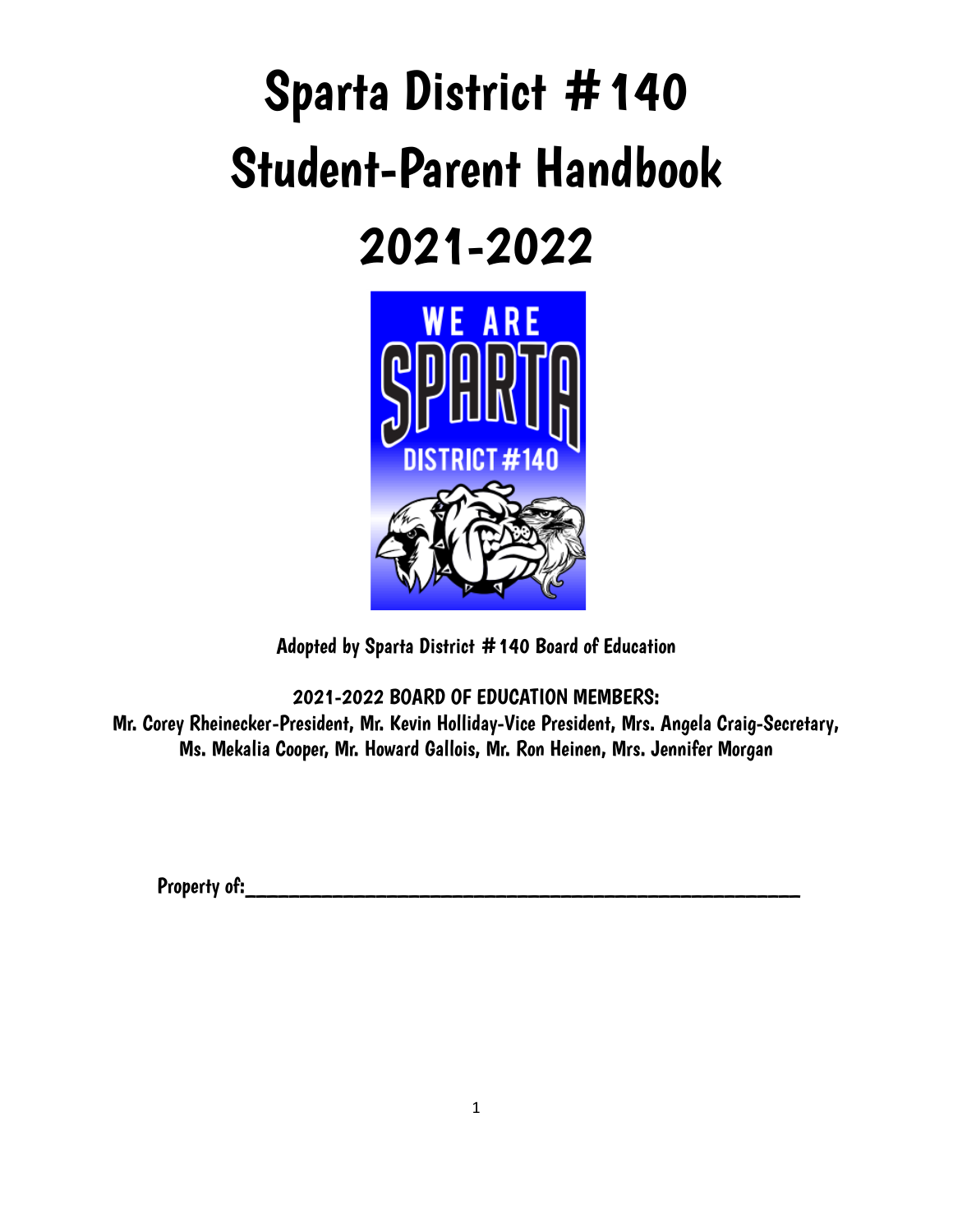Contact Information:

#### Sparta District Office

Dr. Gabrielle Schwemmer, Superintendent 203 B Dean Avenue Sparta, IL 62286 618-443-5331 618-443-2023 fax

#### <http://www.sparta.k12.il.us/>

Twitter: @spartadist140 FB: @spartacommunityunitdistrict140 Apple or Android App: Sparta Schools

#### Sparta High School (SHS)

Mr. Scott Beckley, Principal Miss Staci Kramper, Assistant Principal 205 West Hood Sparta, IL 62286 618-443-4341 618-443-5059 fax

#### Sparta Lincoln School (SLS)

Mr. Chris Miesner, Principal Ms. Lynda Loesing, Assistant Principal Mr. Jonathan Norton, Assistant Principal 203 B Dean Avenue Sparta, IL 62286 618-443-5331 618-443-2892 fax

#### Evansville Attendance Center (EAC)

Charity Eugea, Principal 701 Oak Street Evansville, IL 62242 618-853-4411 618-853-2243 fax

To see a list of school personnel, please visit the district website.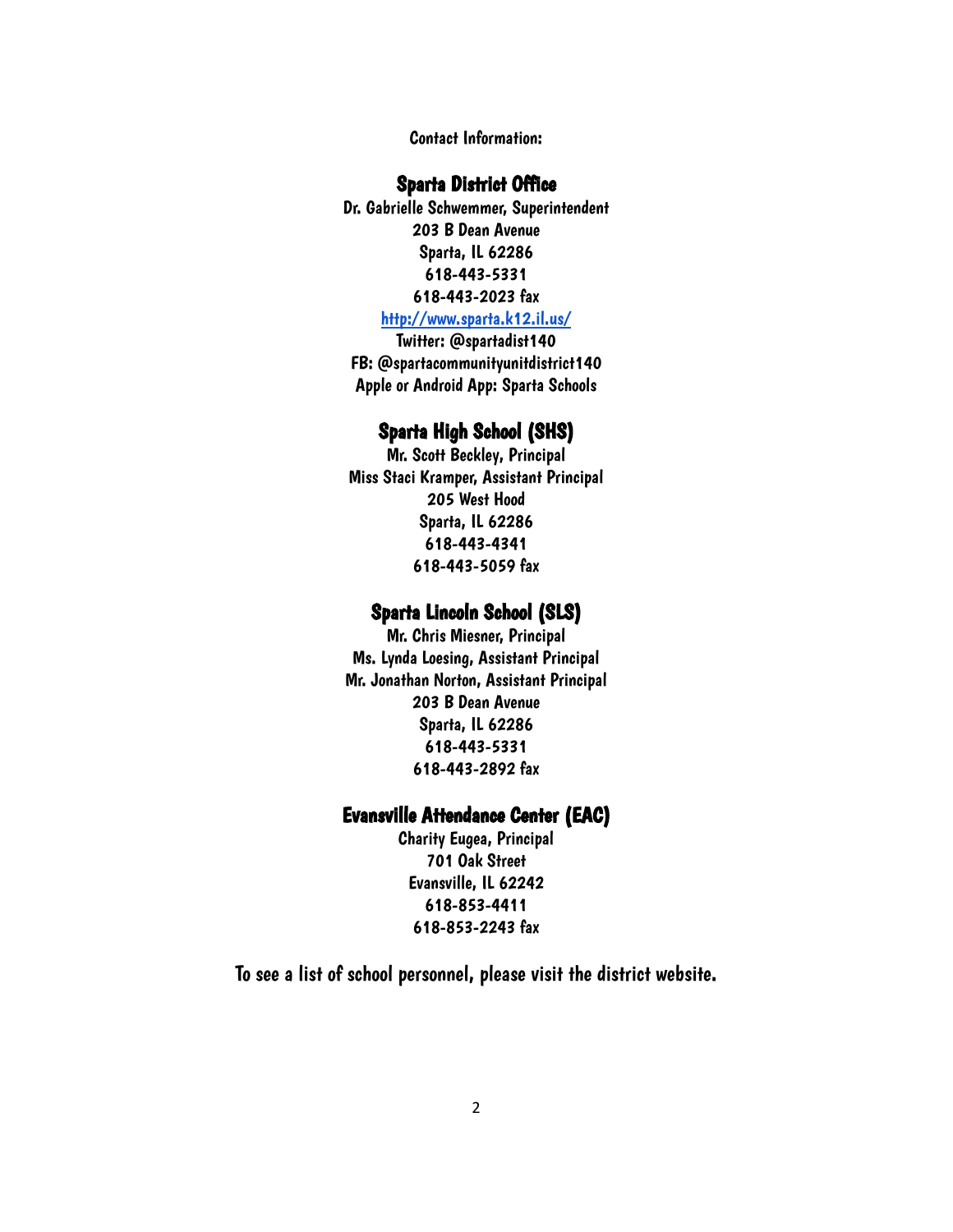| <b>Contact Information</b>             | 2  | Safety        |
|----------------------------------------|----|---------------|
| <b>Index</b>                           | 3  | Schoo         |
| <b>VISION AND MISSION</b>              | 4  | Schoo         |
| <b>GENERAL INFORMATION</b>             | 4  | Search        |
| Accidents and Injuries                 | 4  | Severe        |
| <b>Allergy Management</b>              | 4  | Sex Of        |
| Annual Notice of Nondiscrimination     | 4  | Sports        |
| Arrival and Departure                  | 4  | Stude         |
| <b>Asbestos Management</b>             | 4  | Suicid        |
| Communicable Disease                   | 4  | Teen D        |
| <b>Complaint of Grievance</b>          | 5  | <b>Teach</b>  |
| <b>Diabetes</b>                        | 5  | Teleph        |
| Disclaimer                             | 5  | <b>Treats</b> |
| <b>English Learners</b>                | 5  | Video,        |
| <b>Enrollment Information</b>          | 5  | Visitor       |
| <b>Equal Educational Opportunities</b> | 5  | Volunt        |
| <b>Family Educational Rights</b>       | 5  | <b>ACAD</b>   |
| Free and Reduced Lunch                 | 6  | Colleg        |
| Gym                                    | 6  | Comm          |
| <b>Head Lice</b>                       | 6  | Grade         |
| Home and Hospital Instruction          | 6  | Grade         |
| <b>Integrated Pest Management</b>      | 6  | Gradir        |
| <b>Internet Policies</b>               | 6  | Gradu         |
| Lockers                                | 7  | Home          |
| Loitering                              | 7  | Make-         |
| Lunch                                  | 7  | Physic        |
| Lunch System                           | 8  | Promo         |
| <b>Mandated Reporters</b>              | 8  | <b>Semes</b>  |
| <b>Medication Policy</b>               | 8  | Specia        |
| <b>Notification of Student Fees</b>    | 9  | State I       |
| <b>Online Gradebook Access</b>         | 10 | Stude         |
| Parking                                | 10 | Study         |
| Passes                                 | 10 | Textbo        |
| <b>Public Release</b>                  | 10 | <b>STUDI</b>  |
| <b>Required Health Examinations</b>    | 10 | Acade         |
| <b>Residency Requirements</b>          | 10 | Eighth        |
| <b>Rights of Homeless Students</b>     | 11 | Gradu         |

| Safety Drill Procedures                 | 11 |
|-----------------------------------------|----|
| <b>School Dances</b>                    | 11 |
| <b>School Property</b>                  | 12 |
| Search and Seizure                      | 12 |
| <b>Severe Weather Conditions</b>        | 12 |
| Sex Offender Registry                   | 12 |
| Sportsmanship                           | 12 |
| <b>Student Records</b>                  | 12 |
| <b>Suicide and Depression Awareness</b> | 14 |
| Teen Dating Violence Prohibited         | 14 |
| <b>Teacher Qualifications</b>           | 15 |
| Telephone                               | 15 |
| <b>Treats and Snacks</b>                | 15 |
| Video/Audio Monitoring System           | 15 |
| Visitors                                | 15 |
| Volunteers                              | 15 |
| <b>ACADEMIC INFORMATION</b>             | 15 |
| College/Career Days                     | 15 |
| <b>Commencement Ceremony</b>            | 16 |
| <b>Grade Point Average</b>              | 16 |
| <b>Grade Reports</b>                    | 16 |
| <b>Grading System</b>                   | 16 |
| <b>Graduation Course Requirements</b>   | 17 |
| Homework/Late-Work                      | 17 |
| Make-Up Work                            | 17 |
| <b>Physical Education Exemption</b>     | 17 |
| Promotion                               | 17 |
| Semester Exams                          | 18 |
| <b>Special Events</b>                   | 18 |
| <b>State Exam Testing</b>               | 18 |
| <b>Students with Disabilities</b>       | 18 |
| <b>Study Hall</b>                       | 18 |
| <b>Textbooks/Computing Devices</b>      | 18 |
| <b>STUDENT HONORS</b>                   | 19 |
| <b>Academic Awards Night</b>            | 19 |
| Eighth Grade Address                    | 19 |
| <b>Graduation Recognition</b>           | 19 |

| Honor Roll                            | 19 |
|---------------------------------------|----|
| Jr. Beta Club                         | 19 |
| National Honor Society                | 19 |
| <b>Senior Address</b>                 | 19 |
| <b>ATTENDANCE</b>                     | 19 |
| Absence from School                   | 19 |
| <b>Excused and Unexcused Absences</b> | 20 |
| Leaving School during the Day         | 20 |
| Truancy                               | 20 |
| STUDENT CONDUCT/DISCIPLINE            | 21 |
| <b>Prohibited Student Conduct</b>     | 21 |
| <b>Academic Dishonesty</b>            | 22 |
| <b>Cell Phones</b>                    | 22 |
| Defiance                              | 22 |
| Destruction of Property/Theft         | 22 |
| <b>Food and Beverages</b>             | 22 |
| Hazing/Bullying                       | 23 |
| <b>Improper Dress</b>                 | 23 |
| Misuse of Internet                    | 23 |
| Alcohol                               | 23 |
| Drugs/Paraphernalia                   | 23 |
| Tobacco                               | 24 |
| Weapons                               | 24 |
| Last Day Offenses                     | 24 |
| <b>DISCIPLINARY ACTIONS</b>           | 24 |
| <b>Lunch Detention</b>                | 24 |
| Alternative Lunch/Breakfast           | 24 |
| Alternative Study                     | 24 |
| Suspension                            | 25 |
| Expulsion                             | 25 |
| Administrative Rights                 | 25 |
| <b>BUS TRANSPORTATION/CONDUCT</b>     | 25 |
| HARASSMENT/BULLYING/                  |    |
| <b>INTIMIDATION</b>                   | 26 |
| <b>APPENDIX A</b>                     | 28 |
| <b>AGREEMENTS</b>                     | 29 |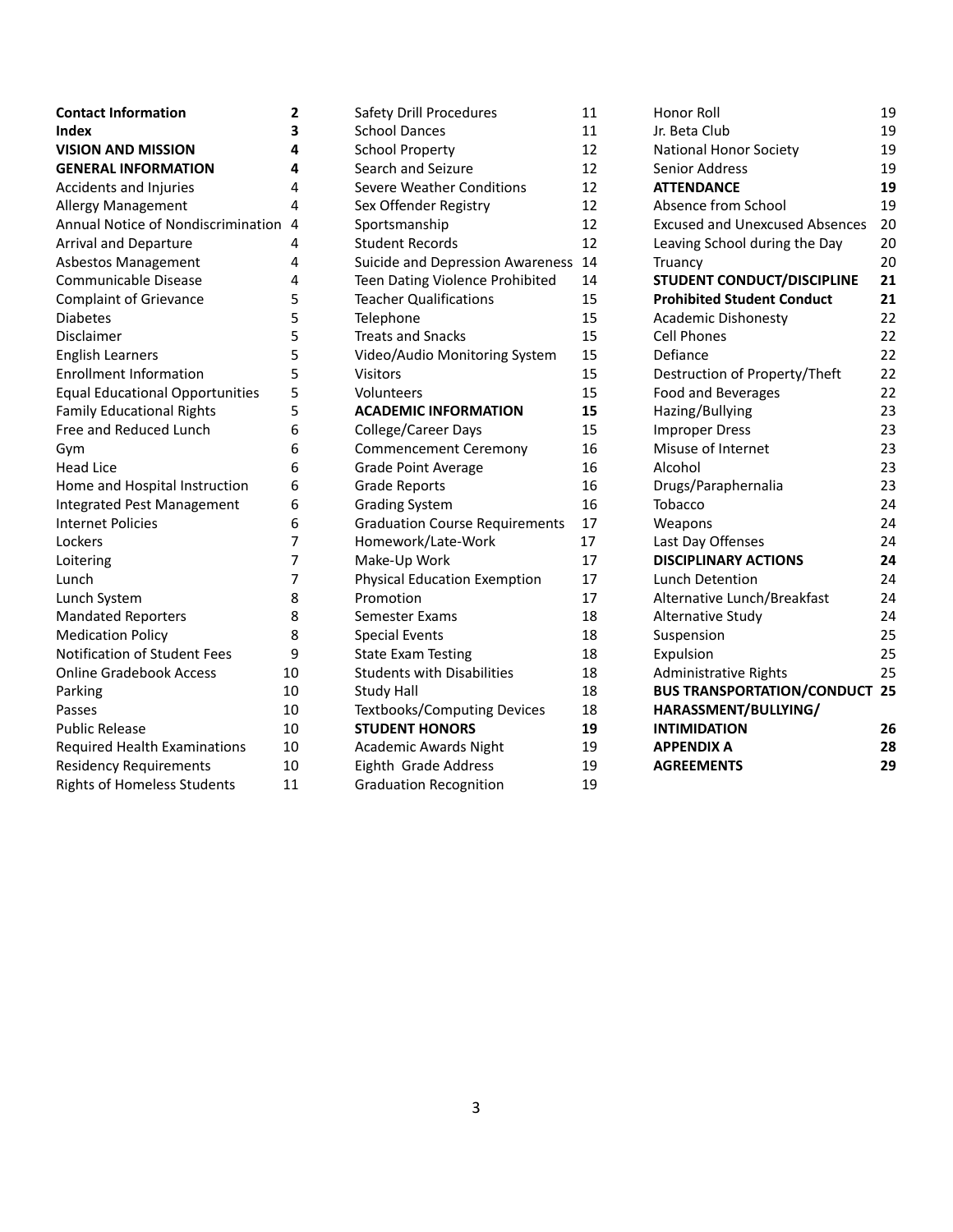This handbook is not all-inclusive in that it cannot possibly address all the possible scenarios which may arise and still be a convenient and understandable guide for students and parents. The Board of Education does not intend to limit its ability nor the ability of its administrators or faculty to respond to situations which are not specifically addressed herein.

#### **INTRODUCTION**

This provides students and parents with essential information. We encourage you to read it carefully and discuss its contents with your son or daughter. Included are sections on academic information, school honors, student services, attendance/disciplinary procedures, district policies and other information. The distribution of this handbook is a way of notifying parents and students of Sparta District Schools' expectations and procedures. Our belief is that an effective partnership with parents and students is based upon this sharing of information. The policies and procedures of this handbook are summaries of Board of Education policies and regulations, which are available for review in the Sparta School District administrative offices, and are subject to revision in accordance with Board of Education and administrative practice during the school year. This handbook may also be amended during the school year without notice.

#### **SPARTA DISTRICT #140 VISION AND MISSION**

#### **VISION**

Empowerment through Education

#### **MISSION**

Sparta District #140 will create a culture of pride where students accept responsibility to fuel transformation and promote success.

#### **GENERAL INFORMATION**

#### **ACCIDENTS AND INJURIES:**

Students must notify the office of any accidents, injuries, or illnesses. If an accident, injury, or illness occurs at school, other than in the classroom, the student is to notify a teacher, or report to the office.

#### **ALLERGY MANAGEMENT:**

State law requires our school district to annually inform parents of students with life-threatening allergies or life-threatening chronic illnesses of the applicable provisions of Section 504 of the Rehabilitation Act of 1973 and other applicable federal statutes, state statutes, federal regulations and state rules. If your child has a life-threatening allergy or life-threatening chronic illness, please notify the building principal and/or school nurse. Federal law protects students from discrimination due to a disability that substantially limits a major life activity. If your child has a qualifying disability, an individualized Section 504 Plan will be developed and implemented to provide the needed support so that your child can access his or her education as effectively as students without disabilities. Not all students with life-threatening allergies and life-threatening chronic illnesses may be eligible under Section 504. Our school district also may be able to appropriately meet a student's needs through other means. If your child has a life-threatening allergy, an emergency action plan and health care plan will be developed and implemented in order to provide the best care for your child. If an EpiPen auto-injector has been prescribed, the parent/guardian will be responsible for notifying the school principal and/or school nurse and providing the necessary emergency medication.

**ANNUAL NOTICE OF NONDISCRIMINATION:** Equal educational and extra-curricular opportunities are available to all students without regard to race, color, national origin, immigration status, sex, sexual orientation, gender identity, ancestry, age, religious beliefs, physical or mental disability or status as homeless. No student shall, based on sex or sexual orientation, be denied equal access to programs, activities, services, or benefits or be limited in the exercise of any right, privilege, advantage, or denied equal access to educational and extracurricular programs and activities. Any student or parent/guardian with a sex equity or equal opportunity concern should contact the Building Principal.

#### **ARRIVAL AND DEPARTURE:**

Breakfast is served in the cafeteria starting at 7:30 a.m. for students. Classes begin at 8:00 a.m. During inclement weather, students who arrive at school prior to 7:55 a.m. may wait in the SLS/EAC gymnasium and SHS cafeteria. Students are not permitted in the halls, restrooms, etc. before 7:55 a.m. (7:50 a.m. SHS) unless under the direct supervision of a teacher. The school day ends at 3:00 p.m. No students, unless under the direct supervision of staff, are to be in the building after school.

**ASBESTOS MANAGEMENT:** Sparta District #140 is an asbestos-free environment. Accordingly, all school supply/material contracts mandate asbestos-free goods. The building custodian is the person designated to oversee the mandate. A management plan and compliance record may be found in the Superintendent's office. Any person(s) of interest are invited to review this plan, which is available in the Superintendent's office. Additional questions and/or further information may be obtained by contacting the Superintendent's office.

#### **COMMUNICABLE DISEASE:**

The school will observe recommendations of the Illinois Department of Public Health regarding communicable diseases. Parents are required to notify the school nurse if they suspect their child has a communicable disease. In certain cases, students with a communicable disease may be excluded from school or sent home from school following notification of the parent or guardian. The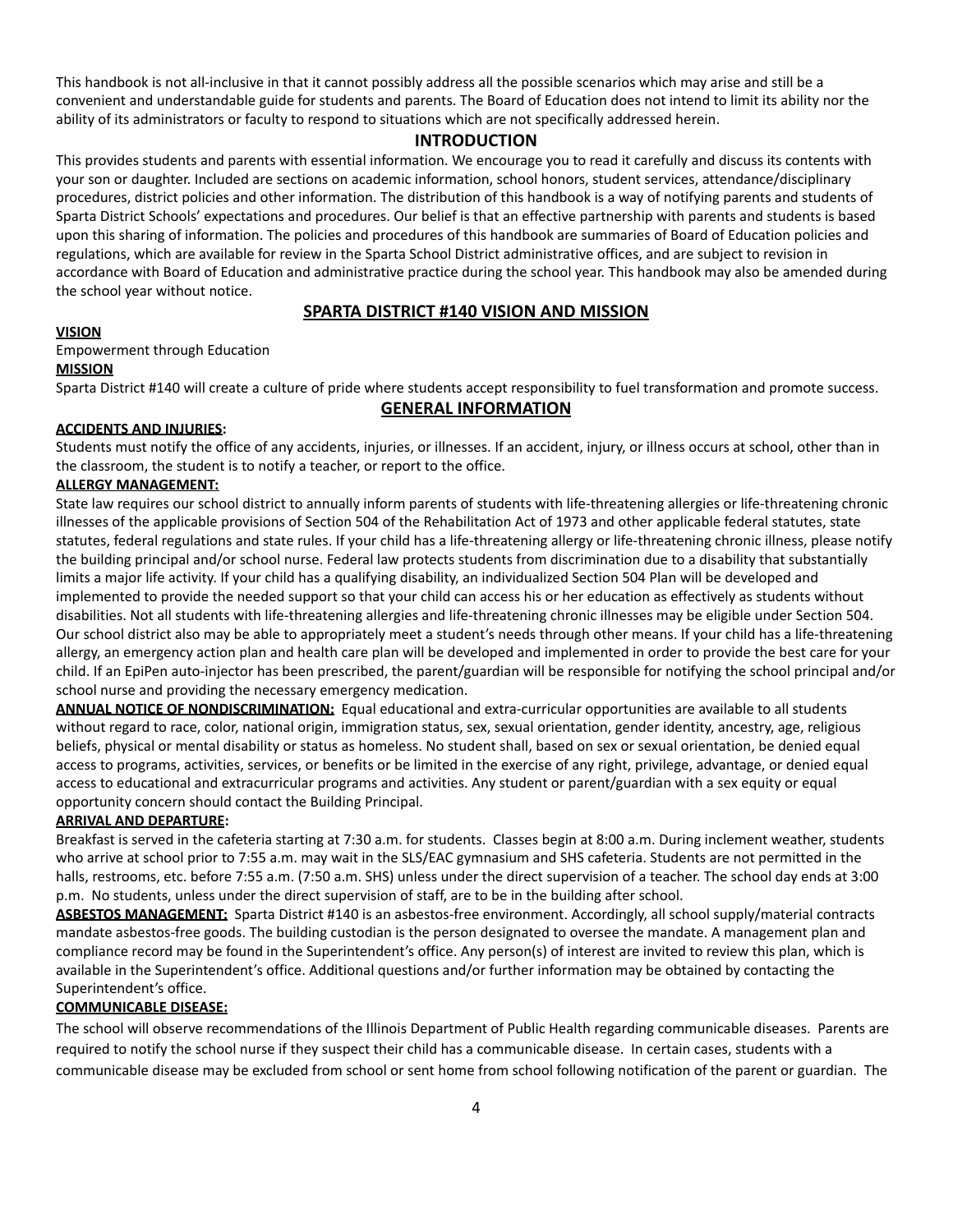school will provide written instructions to the parent and guardian regarding appropriate treatment for the communicable disease. A student excluded because of a communicable disease will be permitted to return to school only when the parent or guardian brings to the school a letter from the student's doctor stating that the student is no longer contagious or at risk of spreading the communicable disease.

#### **COMPLAINT OF GRIEVANCE:**

When a student or parent /guardian believes school personnel violated a rule, law, statute, or the rights of a student or parent, a complaint may be filed. The complaint should first be addressed at the level where the concern arose [coach, teacher, counselor, administrator, etc.]. If the problem is still not resolved, see communication protocol (Appendix A). If the order of resolution has not been followed, the student or parent/ guardian will be referred to the appropriate level or individual in accordance to the district's chain of command. Remember, problems solved quickly in the best interests of the student are always the more positive course of action.

#### **DIABETES**:

If your child has diabetes and requires assistance with managing this condition while at school and school functions, a Diabetes Care Plan must be submitted to the school principal. Parents/guardians are responsible for and must:

- 1. Inform the school in a timely manner of any change which needs to be made to the
- Diabetes Care Plan on file with the school for their child.
- 2. Inform the school in a timely manner of any changes to their emergency contact

numbers or contact numbers of health care providers.

- 3. Sign the Diabetes Care Plan.
- 4. Grant consent for and authorize designated school district representatives to
- communicate directly with the health care provider whose instructions are included in
- the Diabetes Care Plan.

**DISCLAIMER:** The right of school districts to adopt and enforce all necessary rules for the management and government of schools is granted by The Illinois School Code [105: 5/1-20.5]. This handbook is not intended to create a contractual relationship with the student; it is intended to describe the school district along with its current practices, procedures, rules and regulations. The handbook does not presume to be all-inclusive. During the course of the school year, the Administration and Board of Education may establish written rules and regulations not included within this handbook. All such written rules and regulations shall be consistent with the policy established by the Board of Education.

#### **ENGLISH LEARNERS:**

The school offers opportunities for resident English Learners to achieve at high levels in academic subjects and to meet the same challenging State academic standards expected of all students. Parents/guardians of English Learners will be informed how they can:

- 1. be involved in the education of their children, and
- 2. be active participants in assisting their children to attain English proficiency, achieve at high levels within a well-rounded
- education, and meet the challenging State academic standards expected of all students.

For questions related to this program or to express input in the school's English Learners program, contact the district superintendent at 618-443-5331.

**ENROLLMENT INFORMATION:** Each parent/guardian is asked to review and update personal information on the student's Teacherease account, including address, telephone number, emergency contact persons, emergency contact numbers, and medical conditions. It is essential that the school be able to contact the parent / guardian in case of emergency. Parents are asked to update the record immediately when any change occurs.

#### **EQUAL EDUCATIONAL OPPORTUNITIES**

Equal educational and extra-curricular opportunities are available to all students without regard to race, color, national origin, immigration status, sex, sexual orientation, gender identity, ancestry, age, religious beliefs, physical or mental disability or status as homeless. No student shall, based on sex or sexual orientation, be denied equal access to programs, activities, services, or benefits or be limited in the exercise of any right, privilege, advantage, or denied equal access to educational and extracurricular programs and activities. Any student or parent/guardian with a sex equity or equal opportunity concern should contact Dr. Schwemmer at 618-443-5331.

**FAMILY EDUCATIONAL RIGHTS AND PRIVACY ACT:** The Family Educational Rights and Privacy Act [FERPA] gives parents and students over 18 years of age certain rights with respect to the student's educational records. They are as follows:

- The right to inspect and review the student's education records within 45 days of the day the district receives a request for access.
- The right to request the amendment of the student's education records that the parent or 18+ year old student believes to be inaccurate or misleading.
- The right to consent to disclosures of personally identifiable information contained in the educational records, except to the extent the FERPA authorizes disclosure without consent.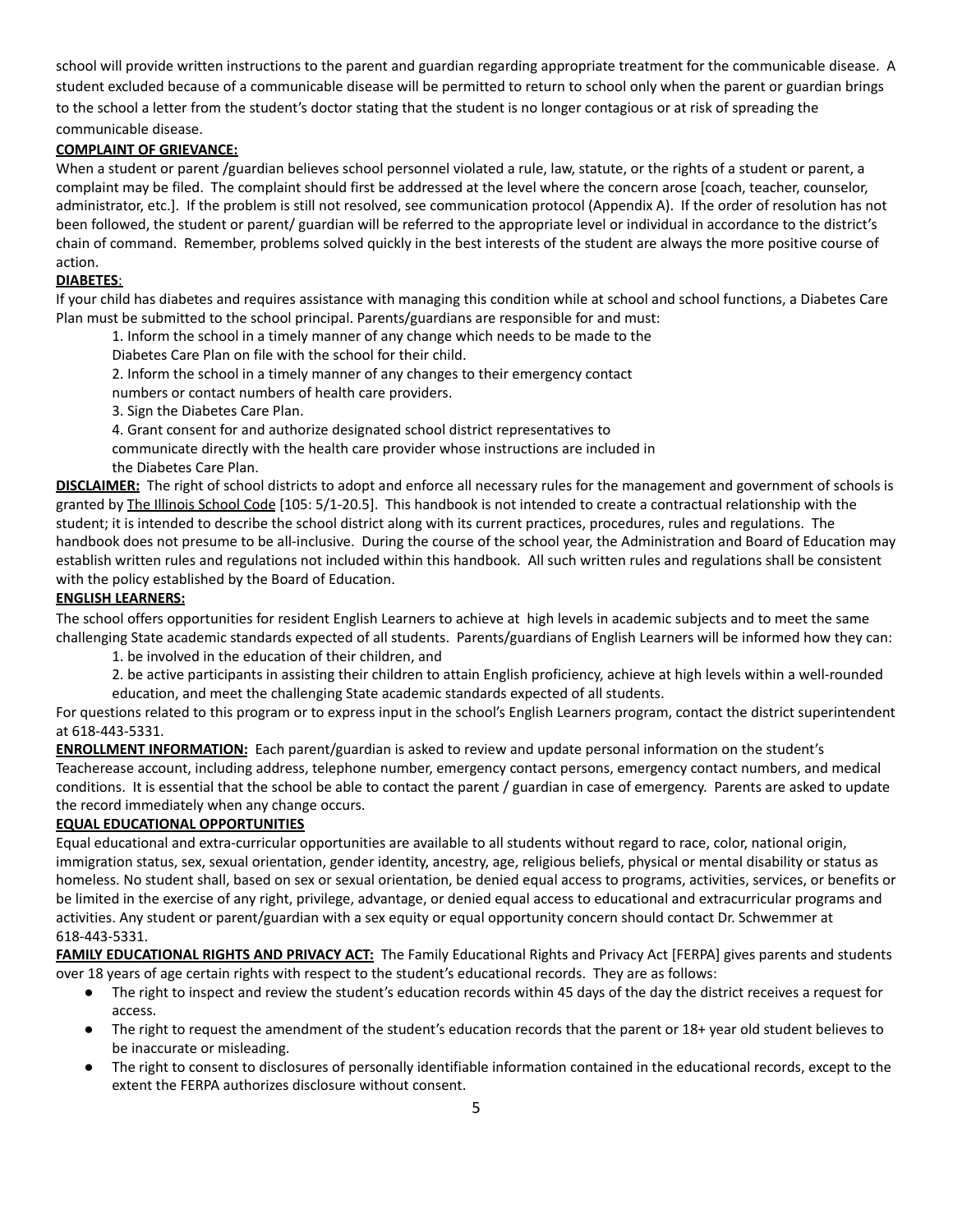The right to file a complaint with the U.S. Department of Education concerning alleged failure by the district to comply with the requirements of FERPA. The name and address of the FERPA office are as follows: Family Policy Compliance Office, U.S. Department of Education, 600 Independence Avenue, SW., Washington, DC 20202-4605.

#### **FREE AND REDUCED LUNCH:**

Sparta District #140 participates in the national school lunch and breakfast program.

#### **GYM:**

No one wearing street shoes is permitted to walk on the gym floor. To protect the gym floor, only non-marking soled shoes are to be worn. Unless participating in an activity on the gym floor, students are not permitted to walk across the floor. Students going to and from P.E. should walk on the side of the gym floor. No food or drink is allowed on the gym floor.

#### **HEAD LICE:**

The school will observe the following procedures regarding head lice.

- 1. Parents are required to notify the school nurse if they suspect their child has head lice.
- 2. Infested students will be sent home following notification of the parent or guardian.
- 3. The school will provide written instructions to parents or guardians regarding appropriate treatment for the infestation.
- 4. A student excluded because of head lice will be permitted to return to school only when the parent or guardian brings the student to school to be checked by the school nurse or building principal and the child is determined to be free of the head lice and eggs (nits). Infested children are prohibited from riding the bus to school to be checked for head lice.

#### **HOME AND HOSPITAL INSTRUCTION:**

A student who is absent or whose physician, physician assistant, or advanced practice registered nurse anticipates his or her absence for an extended period of time because of a medical condition may be eligible for instruction in the student's home or hospital. Appropriate educational services shall begin as soon as eligibility has been established. Instructional time will be provided for a minimum of five clock hours per week when school is normally in session. For information on home or hospital instruction, contact the district superintendent 618-443-5331.

#### **INTEGRATED PEST MANAGEMENT:**

Integrated Pest Management (IPM) is the practice of determining and implementing the most appropriate and least invasive techniques for controlling pests by emphasizing prevention and by employing physical, cultural, biological and only as a last resort, hazardous chemical controls. IPM is the best approach to pest control. Every effort is made to help protect the health and safety of students and staff. Illinois law requires schools to maintain a registry of parents and guardians of students and employees who have registered to receive written notification prior to application of pesticides to school buildings or provide written notification to all parents and guardians of students before such pesticide application. Written notification may be included in newsletters, bulletins, calendars, or other correspondence currently published by the school district. The written notification must be given at least four business days before application of the pesticide application and identify the intended date of the application of the pesticide and the name of the telephone contact number for school personnel responsible for the pesticide application program. Prior written notice shall not be required if there is an imminent threat to health or property. If such a situation arises, the appropriate school personnel must sign a statement describing the circumstance that gave rise to the health threat and ensure that written notice is provided as soon as possible. If a parent or guardian wants to be notified before a pesticide application is applied, please notify the building principal.

#### **INTERNET POLICIES**

**Internet Access:** Permissible use of District computers and use of District means to access the Internet:

#### A. **General use of District computers**

- 1. Use of District computers by students shall be supervised and monitored by District staff and administration. Students are allowed access to information and data on the Internet that is consistent with the school's educational mission. Students are not authorized access to information which is inaccurate, illegal, indecent, defamatory, likely to result in harassment of another student or staff member, likely to cause material disruption in the schools, or is otherwise inconsistent with the District's educational mission, or try to enter or transmit such information. Students who attempt access to or to enter or transmit prohibited information shall be given a warning by the supervising staff members and shall be directed to immediately exit from the prohibited database and/or network.
- 2. As a condition of being allowed access to the Internet and the District's electronic mail communication through use of District computers, students shall consent to monitoring and inspection by school staff and administration of all student use of District computers and District means of access including any and all electronic mail communications made or attempted to be made or received by students and all materials accessed or downloaded by students.
- 3. Students must provide a copy of their passwords to the system administrator.
- 4. Students shall not use the District's computers network for any illegal activities, including, but not limited to, copyright violations and unauthorized access to or unauthorized use of databases.
- 5. Students shall not download software without school authorization.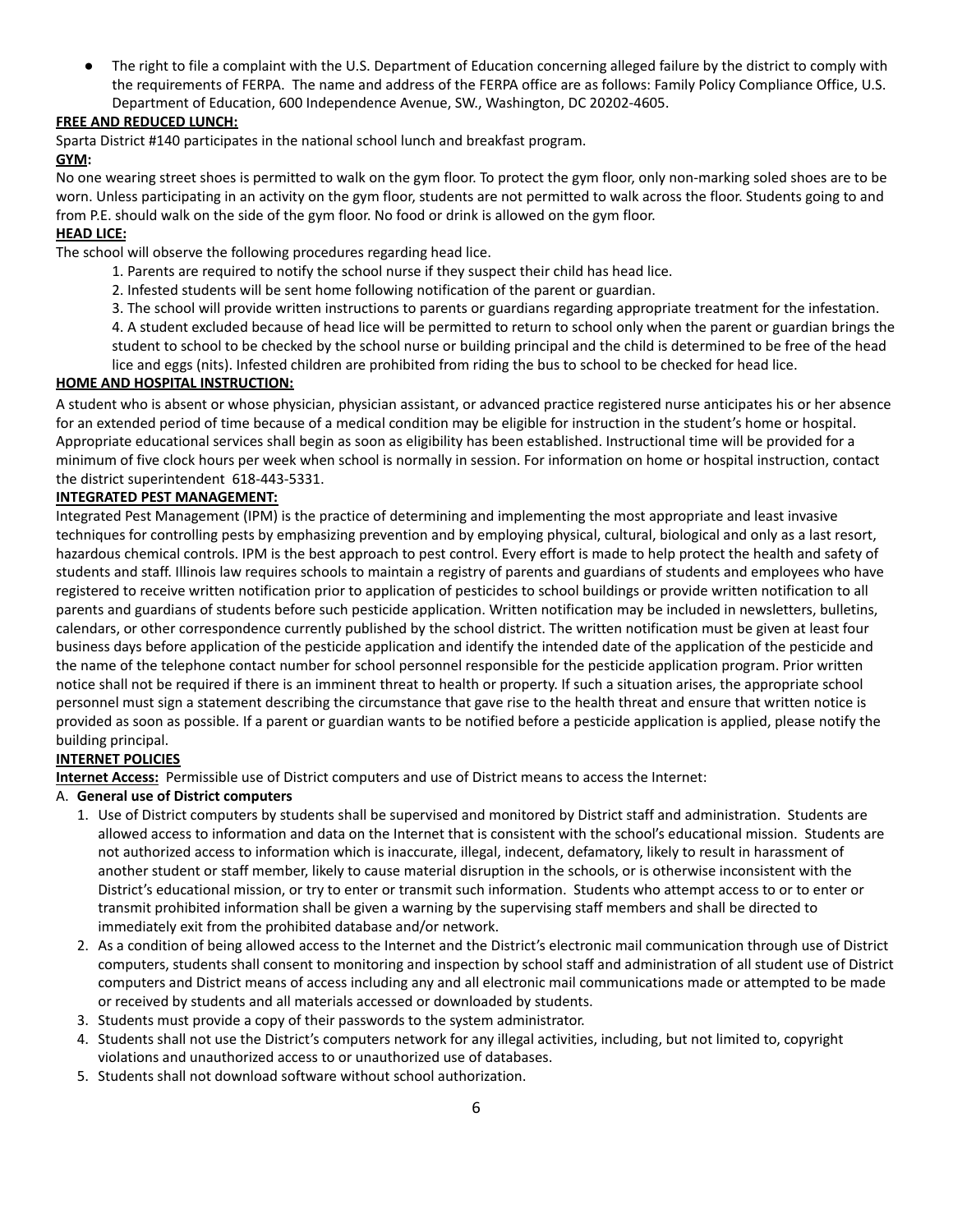- 6. Students shall not load into the network or Internet District 140 work product without prior approval from the Principal or his/her designee. Examples of material constituting District 140 work product include; but are not limited to District 140 curriculum. District 140 test or examination materials. Department guidelines and/or procedures, Parent/Student Handbooks, Personnel Handbooks, District 140 publications and brochures, school newspaper, school yearbook, District 140 policies and administrative regulations / procedures.
- 7. Students shall not use the District's computers network or District means of access to the Internet for personal financial or commercial gain.
- 8. Use of District's electronic mail communications network and access to and use of the Internet on District computers is a privilege. By engaging in the conduct prohibited in these procedures, shall lose the privilege and shall be denied access to the network and/or Internet.

#### B. **Use of Electronic Mail Communication**

- 1. Electronic mail communication shall be used for educational purposes only. Students shall not be allowed to use the District's electronic mail communication for personal messages, anonymous messages or communication unrelated to the school program. Students shall not use electronic mail communication to create, communication, repeat, or otherwise convey or receive any message or information which is illegal, indecent, obscene, defamatory, likely constitute harassment of another student or staff member or any other individual, likely to cause disruption in the school, or is otherwise inconsistent with the District's curriculum and educational mission.
- 2. Students shall respect the privacy rights of others and shall not attempt to access any electronic mail communications not directed to them or intended to be received by them.
- C. Consequences of Improper or Prohibited use of District computers or District means of access to the Internet: Improper or prohibited use of the District computers or District means of access to the Internet will result in discipline as determined by school administrators on a case-by-case basis. Criminal conduct may be referred to law enforcement authorities.

#### **Access To Student Social Networking Passwords & Websites:**

School officials may conduct an investigation if there is specific information about activity on the student's account on a social networking website that violates a school disciplinary rule or policy. In the course of an investigation, the student may be asked to share the content that is reported in order to allow school officials to make a factual determination.

#### **LOCKERS**:

Sparta District #140 provides lockers for the convenience of its students. The lockers are the property of Sparta District #140. The school district reserves the right to reassign or terminate the use of lockers at any time. Students are permitted to use only their assigned locker. Students must clear any locker changes through the main office before moving to another locker. Students are held responsible and take ownership of any article placed in their locker. Each student is responsible for damage to his/her locker beyond ordinary wear. If we must repaint your locker, you will be charged for the time and material. Lockers may be searched, with or without the permission of the student, when there is reasonable suspicion or a random search being conducted. Because of the attraction of insects and the potential for health and cleanliness issues, students are not permitted to keep open food or beverage containers in their lockers. Students are expected to keep their lockers in a clean and orderly condition. Students are not permitted to mark on or vandalize lockers. At the end of the school year, students are to empty and clean their lockers.

- Combination padlocks may be purchased in the SHS office. Only padlocks purchased through the school may be used on school lockers. The use of any other padlock on a school locker is prohibited. Padlocks other than those sold to students through the school, will be removed from the locker.
- Lockers should be locked at all times. An unlocked locker invites vandalism and theft. Leaving valuables or money in lockers is discouraged. The school district assumes no responsibility for lost or stolen property.
- Students are advised to keep all personal belongings locked in lockers when not being used. Items of value should not be brought to school. The school assumes no responsibility for a student's personal property. Students are encouraged not to bring cell phones, iPods, or any other electronic devices to school. Book bags, purses and drawstring bags are to be placed in lockers upon arrival. For more information see "Prohibited Articles."

#### **LOITERING:**

Loitering is not permitted in restrooms, halls or on school property at any time during the school day or after school. **LUNCH:**

SLS/EAC/SHS has multiple lunch periods. Please call the office for the specific time your child may be eating. All students receive 30 minutes for eating. Students may eat the meal served in the cafeteria, select from the a la carte(grades 4-12) or bring a sack lunch. If parents choose to bring lunch or lunch is delivered to the school for their child, the food must be delivered to the office. Students must remain in the cafeteria. SHS students receive open campus if 1) maintain a 3.5 or higher GPA, 2) absent no more than 1 day per quarter, 3) tardy no more than 2 times per quarter. Students taking anyone to lunch off campus without permission will lose their lunch privileges. Students must leave and return through the cafeteria doors. Students leaving without permission will be considered truant. During days of nice weather, students at SHS are permitted to spend their lunch period on the back patio but are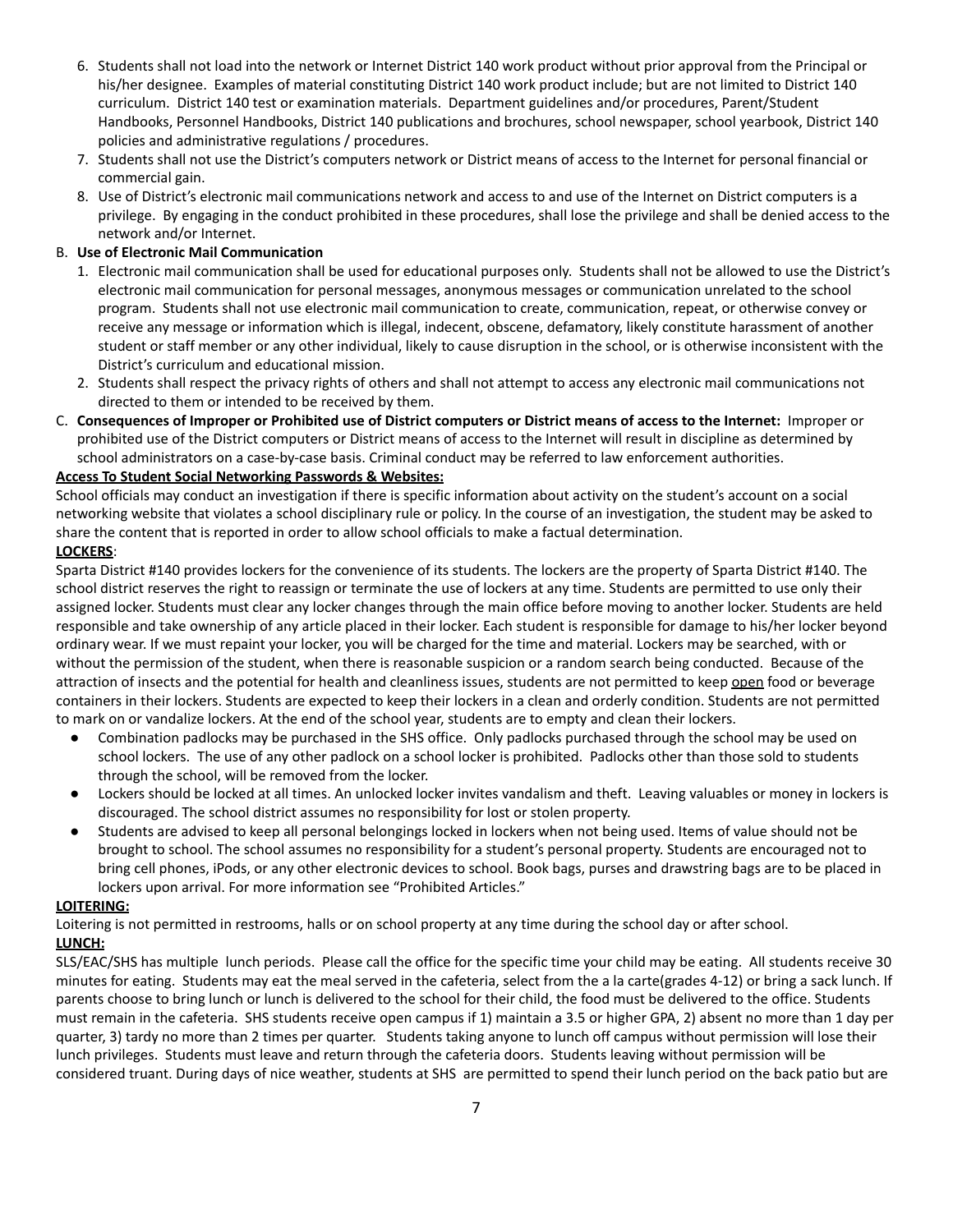not permitted in the parking lot. Any outside food deliveries must be picked up by the student, during their lunch hour, outside the office.

#### **LUNCH SYSTEM:**

Lunch money should be brought to the school office or meals may be purchased online through Teacherease. Students may not charge a la carte items. If your child brings lunch money to school, please place the money in an envelope with the child's name on it.

#### **MANDATED REPORTERS:**

All school personnel, including teachers and administrators, are required by law to immediately report any and all suspected cases of child abuse or neglect to the Illinois Department of Children and Family Services.

#### **MEDICATION POLICY:**

It shall be the policy of the State of Illinois that the administration of medication to students during regular school hours and during school-related activities should be discouraged unless absolutely necessary for the critical health and well-being of the student. (105 ILCS 5/10-22.21b)

NO STEROIDS OR ENHANCEMENT SUPPLEMENTS WILL BE ALLOWED AT SCHOOL.

#### **I. Authorization For the Administration of Medication and Emergency Medical Assistance**

- A. Any prescription or non-prescription medication brought to school must be taken directly by a parent or designated adult to the school administrative office for storage. No student shall be in possession of prescription or non-prescription medication on school property after the commencement of the school day without the following express authorizations having been provided to the school office.
	- 1. All medications to be administered, (prescription and nonprescription), must be accompanied by a written order from the student's physician, dentist or other person legally authorized to prescribe medication. The written order shall contain:
		- a) the student's name;
		- b) date of birth;
		- c) licensed prescriber's name, signature, and phone number;
		- d) name of medication;
		- e) dosage of medication;
		- f) route of administration of medication;
		- g) frequency and time of administration of medication;
		- h) date of prescription and order;
		- i) discontinuation date;
		- j) diagnosis requiring medication;
		- k) intended effect of medication;
		- l) possible side effects;
		- m) other medications the student is receiving.
	- 2. A written request and waiver of liability from the parents and/or guardian requesting the administration of medication by school employees.
- B. Parents may sign a written authorization for medical assistance, included in these Procedures as the Parental Consent Form for Emergency Treatment, in order to authorize the provision of emergency medical assistance to a student by school personnel during school hours or at school-sponsored activities.
- C. Authorizations required by this Section shall be placed in the student's cumulative file, with a copy to the principal of the school the student attends.

#### **II. Administration of Medication**

When the conditions contained in Section A of these Rules and Regulations are satisfied, medication shall be administered to students in the following manner:

- A. Prescription medications shall be brought to school in the original container, which shall display:
	- 1. the student's name;
	- 2. prescription number;
	- 3. medication name, dosage, route of administration and other required directions;
	- 4. licensed prescriber's name;
	- 5. date and refill instructions;
	- 6. pharmacy name, address, and phone number;
	- 7. name or initials of the pharmacist.
- B. Over-the-counter medications shall be brought to school in their unopened original container with the seal unbroken and the student's name affixed to the container.
- C. All medications shall be stored in a separate locked or secure area. Medications requiring refrigeration shall be refrigerated in a secure area.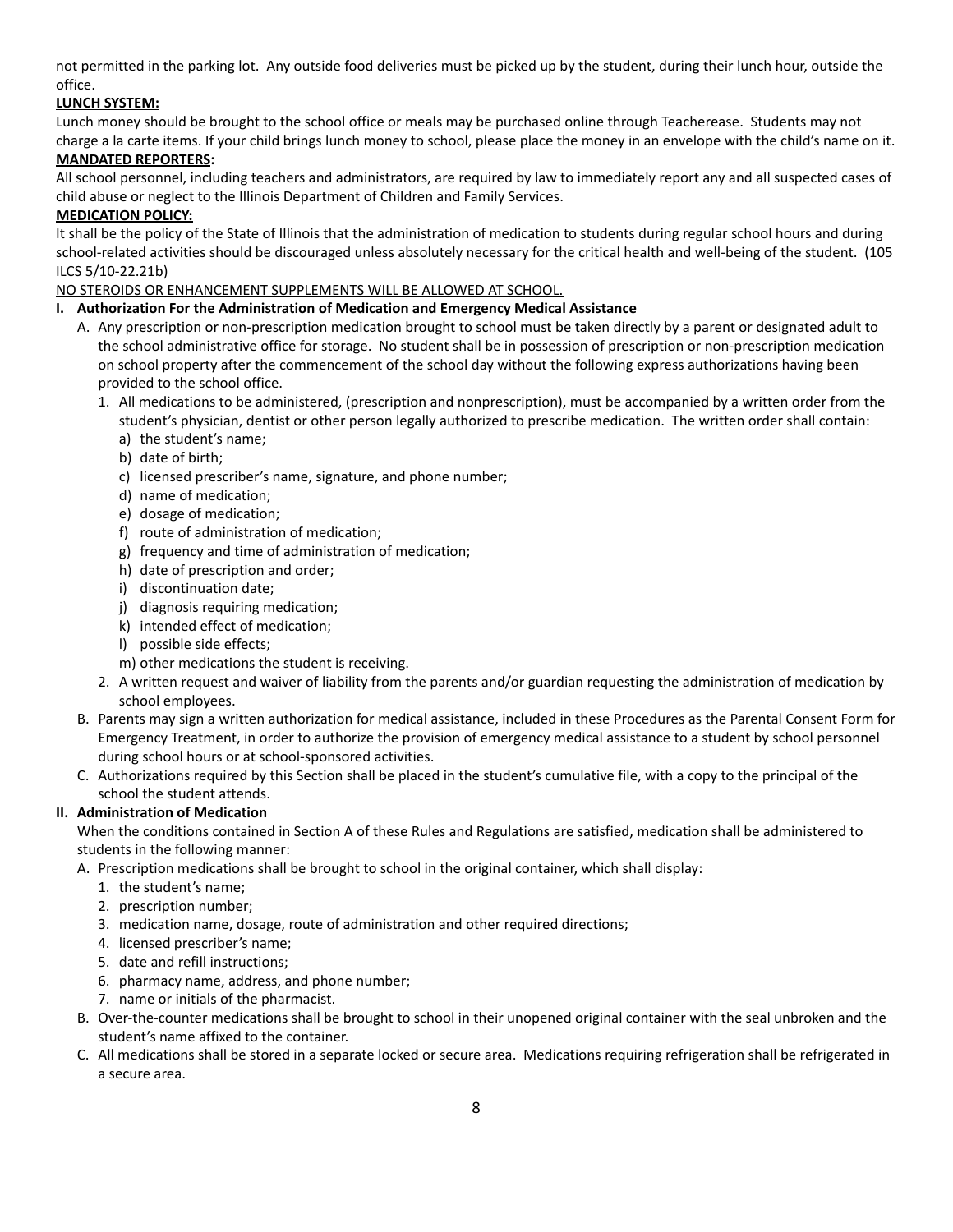- D. The principal shall designate the employee or employees authorized to dispense the medication including employees who are required to administer medication in an emergency situation. Teachers or other non-administrative school employees, except school nurses, shall not be required to administer medication to students. However, such employees may be so designated if they agree or volunteer to administer the medication.
- E. Each dose of medication shall be documented for the student's health records. Documentation shall include date, time, dosage and route and signature or initials of the person administering the medication. In the event the medication is not administered as ordered, the reasons therefore shall be entered in the record.

F. When requested by the student's physician, the medication's effectiveness and side effects shall be assessed and documented. **III. Emergency Medical Treatment**

School personnel shall be authorized to render emergency medical assistance to any student whose parents have signed written authorization for such assistance when paramedical personnel or licensed physicians are not available or have not arrived and such assistance is necessary to protect the student's health, safety or welfare. The school personnel providing emergency medical assistance shall attempt to contact the principal as soon as possible and contact a licensed physician or certified paramedical personnel to provide or assist in providing emergency medical assistance.

The student's parent or guardian shall be contacted as soon as possible after the injury-giving rise to the need for emergency medical assistance.

#### **IV. Self-Administration of Medication**

If a parent requests assistance from school personnel in a student's self-administration of medication, the procedures set forth in the Rules and Regulations concerning the administration of medication by school personnel shall be followed.

The school district and its employees and agents are to incur no liability, except for willful and wanton misconduct, as a result of any injury arising from the self-administration of medication by the pupil, and the parents or guardians must indemnify and hold harmless the school district and its employees and agents against any claims, except a claim based on willful and wanton misconduct, arising out of the self-administration of medication by the pupil.

Specifically, for a pupil's discretionary use of his or her prescribed ASTHMA medication, the parents or guardians of the pupil must provide to the school office:

A. written authorization for the self-administration of medication; and

- B. a written statement from the person legally authorized to prescribe the medication, physician, containing the following information:
	- 1. the name and purpose of the medication;
	- 2. the prescribed dosage; and
	- 3. the time or times at which or the special circumstances under which the medication is to be administered.
- C. This information must be provided at the start of every school year, so that a pupil with asthma may possess and use his or her medication (i) while in school, (ii) while at a school-sponsored activity, (iii) while under the supervision of school personnel, or (iv) before or after normal school activities, such as while in before-school or after-school care on school-operated property.

Students must never share their medication with another student (or anyone else.) Any student who asks to borrow, or gives to another student, any medication, even an aspirin, risks damaging the health of the student who ingests the substance. Any student who asks for, offers, takes, or otherwise shares medication, could face disciplinary consequences as well.

#### **V. Disposal of Medication**

The parent(s) or guardian of a student will be responsible at the end of the treatment regimen for removing from the school any unused medication prescribed for their child. If the parent(s) or guardian does not pick up the medication by the end of the school year, the principal or his or her designee will dispose of the medication and document that the medication was discarded. Medications will be discarded in the presence of a witness.

#### **VI. Summary**

Illinois School Code and the Law require that students not be in possession of any medication at any time. The only exceptions to this are defined in Section IV. Medication may only be given at school with a prescription/note from the physician, and the signed form from the parent/guardian. Students in possession of medications not defined in Section IV at any time are subject to discipline as determined by administrators on a case-by-case basis.

#### **VII. Dissemination of the Policy**

A copy of the Policy and these Rules and Regulations shall be distributed to the parents or guardians of each student within 15 days after the beginning of each school year or within 15 days after starting classes for a student who transfers into the school during a school year. A copy of the Policy and these Rules and Regulations shall be printed in the Student Handbook for said distribution. In addition, at the beginning of the school year, students shall be informed of the contents of the Policy and these Rules and Regulations in the following manner: Students shall be informed of the contents of this policy by their homeroom teachers.

#### **NOTIFICATION OF STUDENT FEES WAIVER:**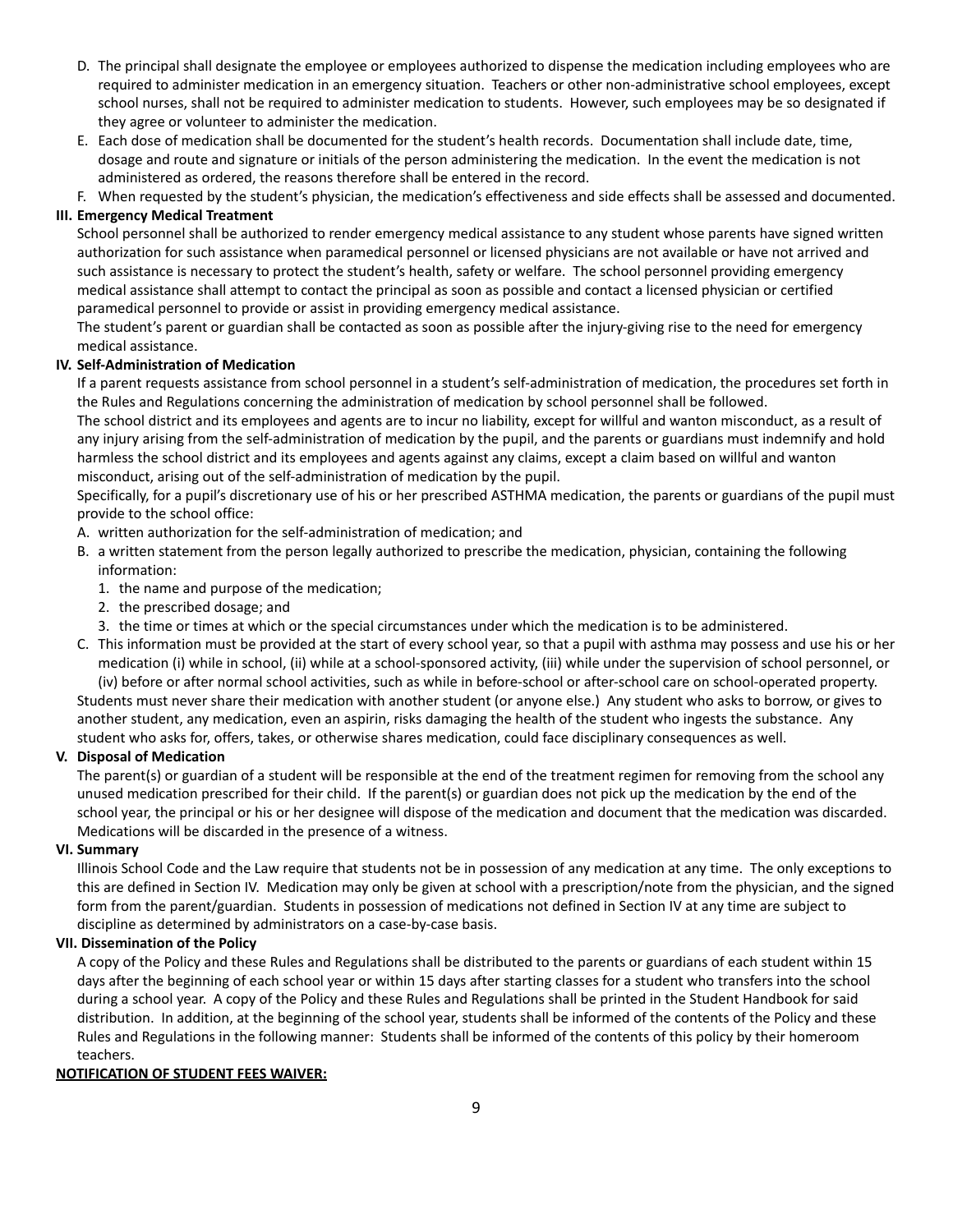The Board of Education shall waive all fees assessed by and payable directly to the District for instructional and extracurricular activities, including supplies and material fees for students whose parents are unable to afford them according to established standards, including those children eligible for free lunches or breakfasts under the Community School Lunch Programs. Parents or Guardians of eligible students may obtain applications for student fee waivers from the school offices during the hours 7:30 a.m. to 4:00 p.m., Monday through Friday, or call 618-443-5331 to have an application mailed to their home. A copy of the District's student fee waiver policy and the applicable rules and regulations including information on the eligibility standards and the appeal procedure, will be included with each application.

#### **ONLINE GRADEBOOK ACCESS**:

You have the ability to view school information electronically. A link has been created on the school website that will allow you access to www.teacherease.com. Once connected, you will have the ability to view information simply by entering your user ID and password. Please contact the school office if you need assistance.

#### **PARKING:**

The schools have visitor parking available from 7:30 a.m.-3:00 p.m. Vehicles MAY NOT be parked or located in the bus lanes or fire lanes at ANY TIME. Bus lanes and fire lanes are clearly marked. Vehicles located in these locations may be ticketed and/or towed by the police. Students driving to school must register in the high school office to apply for a parking permit at a cost of \$10.00 per semester or \$15 per year. Other permits may be available as space allows. Those students with parking permits must agree to follow the SHS driving/parking guidelines, which will be given to them at that time. Vehicles driven by students must remain parked and locked (if possible) until the end of the school day. The only exception to this is when permission is granted by the principal or assistant principal for a student to use his/her vehicle for extenuating circumstances. Students are not to be in the parking lot during any part of the school day. The student parking area is in the northeast parking lot. Students who park in non-designated areas may have their vehicles towed away at their expense.

#### **PASSES:**

No students are allowed to be out of class once the bell rings without a signed pass from the teacher. Students must have a signed agenda (SLS grades 6-8 and SHS), stating the date, time, and destination of the student.

#### **PUBLIC RELEASE:**

Sparta District #140 often has the opportunity to publish the achievements of students at school. Publications may occur through school or district websites, newspapers or other media. It is the intent of the District to protect all students from harm or injury. If parents/guardians do not wish their child's picture or student produced materials to be used for this purpose, or parents/guardians wish to have their child's name omitted, please send a letter outlining this request to the student's building principal by September 15 of the current school year.

#### **REQUIRED HEALTH EXAMINATIONS AND IMMUNIZATIONS:**

All students are required to present appropriate proof of a health examination and the immunizations against, and screenings for, preventable communicable diseases within one year prior to:

- 1. Entering kindergarten or the first grade;
- 2. Entering the sixth and ninth grades; and
- 3. Enrolling in an Illinois school for the first time, regardless of the student's grade.

Proof of immunization against meningococcal disease is required for students in grades 6 and 12. A diabetes screening must be included as part of the health exam (though diabetes testing is not required). Students between the age of one and seven must provide a statement from a physician assuring that the student was "risk-assessed" or screened for lead poisoning. Failure to comply with the above requirements by October 15 of the current school year will result in the student's exclusion from school until the required health forms are presented to the school, subject to certain exceptions. New students who register mid-term have 30 days following registration to comply with the health examination and immunization requirements. If a medical reason prevents a student from receiving a required immunization by October 15, the student must present, by October 15, an immunization schedule and a statement of the medical reasons causing the delay. The schedule and statement of medical reasons must be signed by an appropriate medical professional.

#### **RESIDENCY REQUIREMENTS:**

Students attending Sparta District #140 must live in the school district with a parent, legal guardian or state-authorized foster parent. Any adult registering a student under false pretenses may be prosecuted in accordance with Illinois State Law. Parents/guardians are required by law to show proof of residency every school year upon enrollment of their children. K-8 students may choose to attend either EAC or SLS. Children of Sparta District #140 employees may attend any school within the district.

*The following will be accepted as proof of residency:*

- 1. Current monthly utility statement (i.e., electric, gas, cable, and water).
- 2. Closing papers on a recent purchase of residence.
- 3. Current Illinois Public Aid card, with current, in-district address.
- 4. Real estate tax bill with current, in-district address.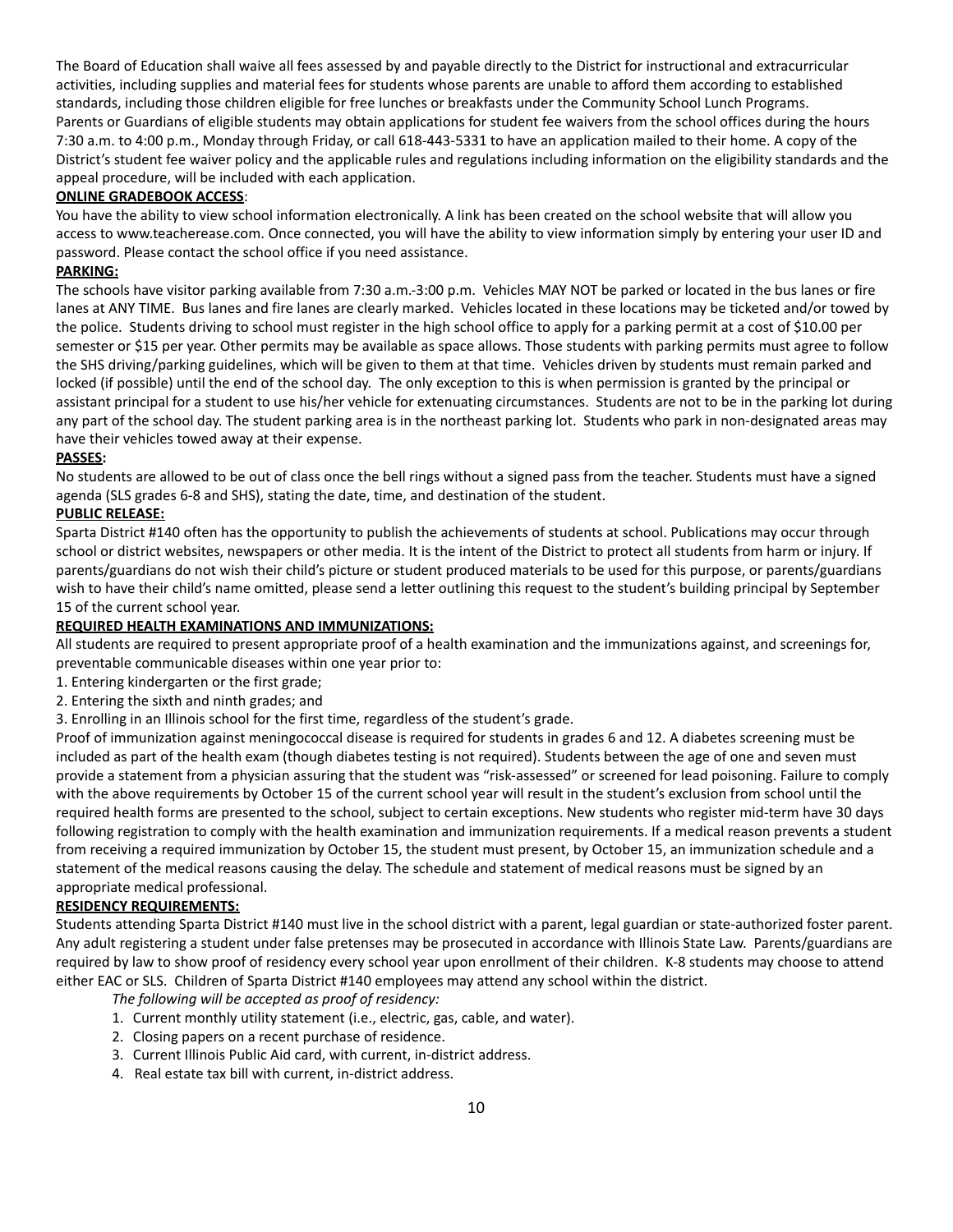- 5. IL driver's license with current, in-district address.
- 6. Voter registration card with the current, in-district address.
- 7. Current copy of lease agreement/rental agreement (not a rent receipt) provided by the owner of a residence or a mortgage agreement bearing the name and in-district address of the parent/guardian of the child.

*The following items are unacceptable for proof of residency:*

- 1. Water activation receipt
- 2. Telephone bill
- 3. Auto registration
- 4. Employment letter
- 5. Rent receipt
- 6. Membership card
- 7. Mortgage payment book
- 8. Firearms ID card
	- 9. Gun registration card
	- 10. Credit card bill
	- 11. Personal/business check

#### **RIGHTS OF HOMELESS STUDENTS:**

The McKinney-Vento Act requires schools to ensure that "homeless children and youths" are identified by school personnel. The purpose of identification is to offer appropriate services to the student and family. When a child loses permanent housing and becomes a homeless person as defined by law, or when a homeless child changes his or her temporary living arrangements, the parent or guardian of the homeless child has the option of either:

1. Continuing the child's education in the school of origin for as long as the child remains homeless or, if the child becomes permanently housed, until the end of the academic year during which the housing is acquired; or

2. Enrolling the child in any school that non-homeless students who live in the attendance area in which the child or youth is actually living are eligible to attend.

For further information please go to the following: [www.isbe.net/homeless.](http://www.isbe.net/homeless) If you need further assistance with your children's educational needs, please contact Superintendent Dr. Schwemmer at 618-443-5331.

#### **SAFETY DRILL PROCEDURES AND CONDUCT:**

Safety drills will occur at times established by the building principal. Students are required to be silent and shall comply with the directives of school officials during emergency drills. There will be a minimum of three (3) evacuation drills, a minimum of one (1) severe weather (shelter-in-place) drill, a minimum of one (1) lockdown drill, and a minimum of one (1) bus evacuation drill each school year. There may be other drills at the direction of the administration. The following emergency situation procedures will be followed:

Earthquake. Because earthquakes strike without warning, life-protecting actions must be taken immediately at the first indication of ground shaking. During a major or moderate earthquake, the greatest immediate hazard to people in or near a building is the danger of being hit by falling objects. During the ground shaking, the school population is safest finding immediate shelter under desks, tables, or counters.

- 1. Stay inside; move away from windows, shelves, and heavy objects that may fall.
- 2. In halls or stairways, move to an interior wall. Turn away from windows.
- 3. In laboratories and kitchens, all burners should be extinguished before taking cover.
- 4. If outdoors, move to an open space away from buildings and overhead power lines. Lie down on the ground.
- 5. Do not leave school grounds without permission.

Fire. Fire drill information and evacuation routes are posted in each room. In the event of an actual fire drill, the teacher in each classroom will give the students specific instructions to follow.

Intruder Lockdown. Lockdown procedures are set in place to respond to situations in which the students and staff are or may be in danger. Lockdowns are used for all hazards, such as medical emergencies, bomb threats, outside safety hazards, police related situations, etc. They are also used for worse case scenarios, such as an intruder: a person inside the school that poses a threat, either real or perceived, to others. Drills are announced, planned, and coordinated during the most controlled times of the school day. Once a year, they are conducted in conjunction with the local police department to ensure communication between the school and law enforcement.

Tornados. In the event school authorities receive information from the Civil Defense or Weather Bureau that extremely severe weather is imminent, notification will be made from the office by announcement for the teachers to move their classes to a predetermined area. Students are to follow the specific instructions given by the teacher.

#### **SCHOOL DANCES:**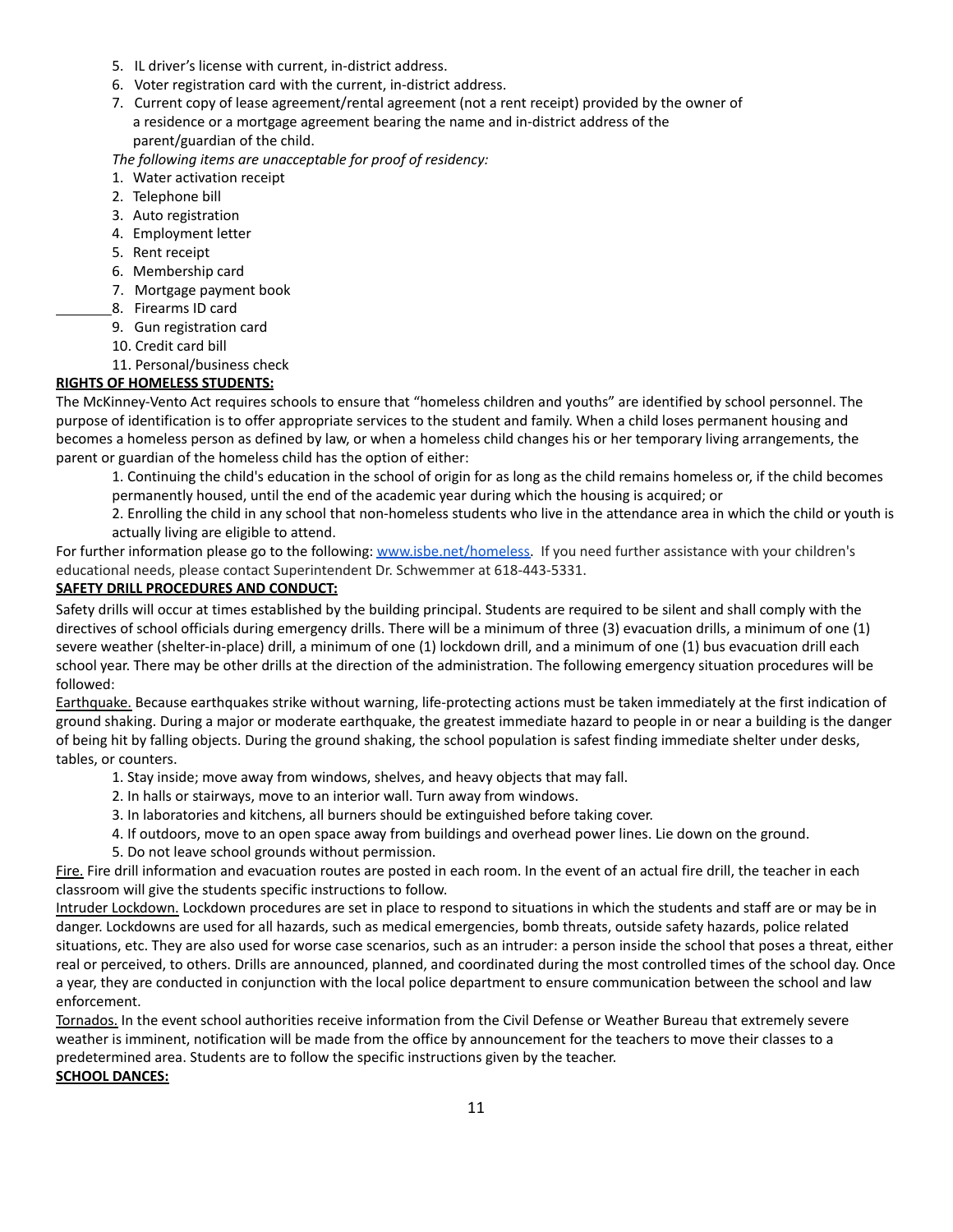Attendance at school-sponsored dances is a privilege. Only students who attend the school may attend school-sponsored dances unless a signed pre-approved form has been obtained for a guest (SHS). All school rules, including the school's discipline code are in effect during school-sponsored dances. Students who violate the school's discipline code will be required to leave the dance immediately and the student's parent/guardian will be contacted. The school may also impose other discipline as determined by administrators on a case-by-case basis. Attendance and grade policy apply.

#### **SCHOOL PROPERTY:**

In order to assure student health and safety, animals are not allowed on school property, except in the case of a service animal accompanying a student or other individual with a documented disability. This rule may be temporarily waived by the building principals in the case of an educational opportunity for students, provided that (a) the animal is appropriately housed, humanely cared for, and properly handled, and (b) students will not be exposed to a dangerous animal or an unhealthy environment. All posters or announcements to be displayed anywhere on school property must be approved by the office. Only approved adhesives may be used to adhere surface materials.

#### **SEARCH AND SEIZURE:**

In order to maintain order, safety and security in the schools, school authorities are authorized to conduct reasonable searches of school property and equipment, as well as of students and their personal effects. "School authorities" includes school liaison police officers.

Access to Social Networking Passwords and Websites. School officials may conduct an investigation if there is specific information about activity on the student's account on a social networking website that violates a school disciplinary rule or policy. In the course of an investigation, the student may be asked to share the content that is reported in order to allow school officials to make a factual determination.

School Property and Equipment as well as Personal Effects Left by Students. School authorities may inspect and search school property and equipment owned or controlled by the school (such as, lockers, desks, and parking lots), as well as personal effects left there by a student, without notice to or the consent of the student. Students have no reasonable expectation of privacy in these places or areas or in their personal effects left there. The building principal may request the assistance of law enforcement officials to conduct inspections and searches of lockers, desks, parking lots, and other school property and equipment for illegal drugs, weapons, or other illegal or dangerous substances or materials, including searches conducted through the use of specially trained dogs. Seizure of Property. If a search produces evidence that the student has violated or is violating either the law or the school or district's policies or rules, evidence may be seized and impounded by school authorities, and disciplinary action may be taken. When appropriate, evidence may be transferred to law enforcement authorities.

Students. School authorities may search a student and/or the student's personal effects in the student's possession (such as, purses, wallets, knapsacks, backpacks, lunch boxes, etc.) when there is a reasonable ground for suspecting that the search will produce evidence the particular student has violated or is violating either the law or the school or district's student rules and policies. The search will be conducted in a manner that is reasonably related to its objective of the search and not excessively intrusive in light of the student's age and sex, and the nature of the infraction. School officials investigate if there is specific information about activity on the student's account on a social networking website that violates the school's disciplinary rules or school district policy. In the course of the investigation, the student may be asked to share the content that is reported in order for the school to make a factual determination.

#### **SEVERE WEATHER CONDITIONS:**

In the event we have severe weather, (i.e. heavy snowfall) school may be closed due to hazardous road conditions. School Messenger service will announce any such school closing or early dismissals.

#### **SEXUAL OFFENDER REGISTRY:**

State law requires that all school districts provide parents/guardians with information about sex offenders and violent offenders against youth. You may find the Illinois Sex Offender Registry on the Illinois State Police's website at: http://www.isp.state.il.us/sor/. You may find the Illinois Statewide Child Murderer and Violent Offender against Youth Registry on the Illinois State Police's website at: [http://www.isp.state.il.us/cmvo/.](http://www.isp.state.il.us/cmvo/)

#### **SPORTSMANSHIP:**

Spectators including students, parents, staff, etc. will be expected to support their team with true school spirit and show respect for their school's reputation and will strive to maintain favorable relations with opposing teams and schools, remaining in the bleachers during events. Cooperation with cheerleaders in pep sessions and at games is expected.

#### **STUDENT IDs:**

Grade 6-12 students must wear lanyards (around their necks) with school issued id cards at all times during the school day. **STUDENT RECORDS:**

The student's written records are in two categories: permanent and temporary.

Permanent Record. The term "student permanent record," according to Illinois School Code, means and shall consist of the following information: Basic identifying information, including the student's name and address, birth date and place, and gender,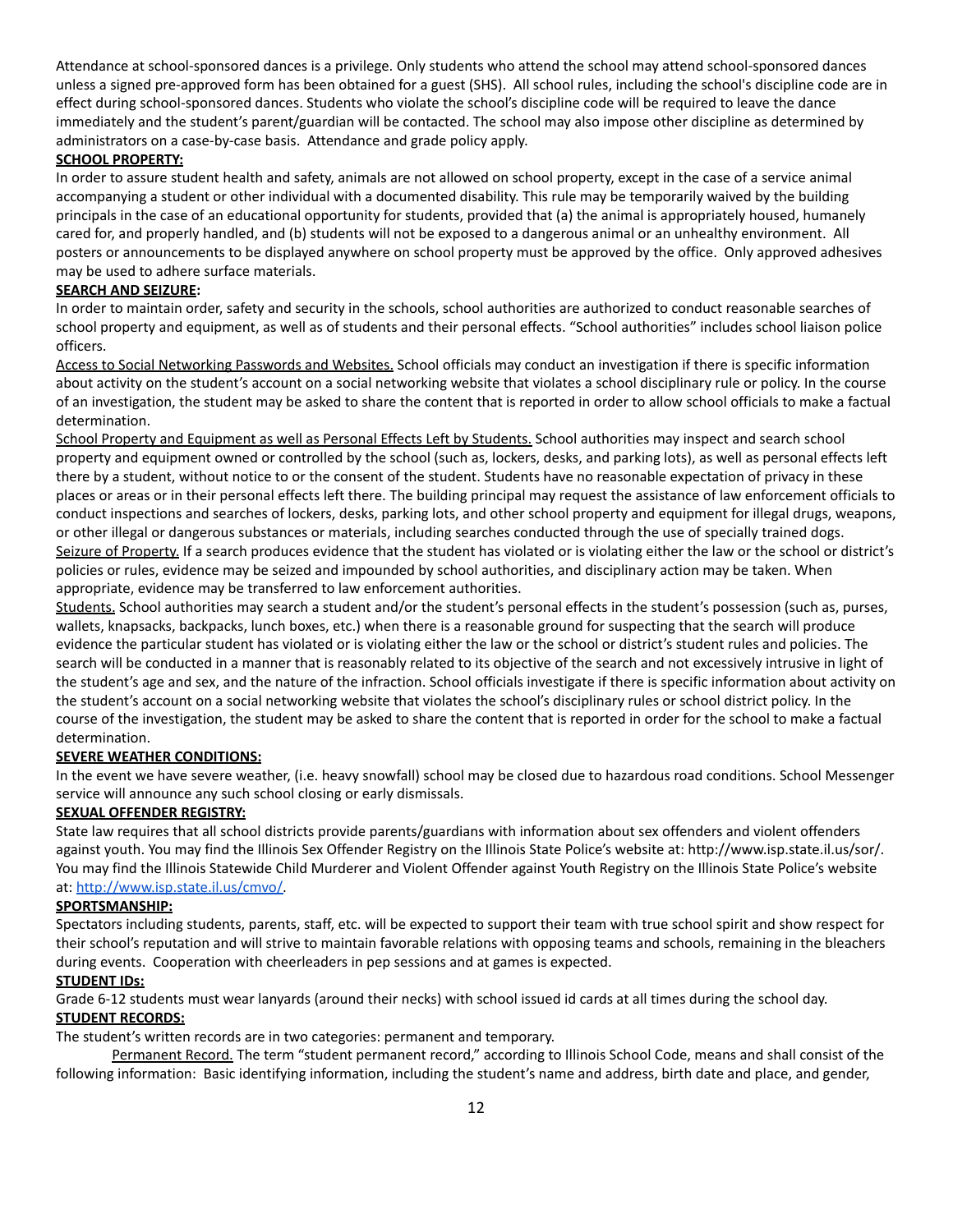and the names and addresses of the student's parents/guardians; Academic transcript, including grades, class rank (if applicable), graduation date, and grade level achieved; removal from the academic transcript of any score received on college entrance examinations; The unique student identifier assigned and used by the Student Information System established through Illinois School Code; Attendance record; Health record; Record of release of permanent record information; Scores received on all State assessment tests administered at the high school level.

Temporary Record. The term "student temporary record," according to Illinois School Code, means and shall consist of the following information: A record of release of temporary record information; Scores received on the State assessment tests administered in the elementary grade levels (K-8); The completed home language survey form; Information regarding serious disciplinary infractions (i.e., those involving drugs, weapons, or bodily harm to another) that resulted in expulsion, suspension or the imposition of punishment or sanction; Information provided under Section 8.6 of the Abused and Neglected Child Reporting Act; Any biometric information, if applicable, that is collected in accordance with Illinois School Code; Health-related information; Accident reports; Family background information; Intelligence test scores, group and individual; Aptitude test scores; Reports of psychological evaluations, including information on intelligence, personality and academic information obtained through test administration, observation or interviews; Elementary and secondary achievement level test results; Participation in extracurricular activities, including any offices held in school-sponsored clubs or organizations Honors and awards received; Teacher anecdotal records; Other disciplinary information; Special education records; Records associated with plans developed under Section 504 of the Rehabilitation Act of 1973; and/or Any verified reports or information from non-educational persons, agencies, or organizations of clear relevance to the education of the student.

Student's written records are kept on file in the School Office and are available to students, parents and/or legal guardians for inspection. Students and/or parent(s)/legal guardians may inspect the written records with a designated employee of the school during regular hours of the school day. A parent, student, and/or legal guardian may contact the administrator to gain access to the records. Access will be granted within a reasonable amount of time but not more than fifteen days (15) after receiving the request. "Parent" means a person who is the natural parent of the student or other person who has the primary responsibility for the care and upbringing of the student. All rights and privileges accorded to a parent under this Act shall become exclusively those of the student upon his 18th birthday, graduation from secondary school, marriage or entry into military service, whichever occurs first. The student may also exercise such rights and privileges at any time with respect to the student's permanent school record. If information contained in the records is disputed by the parent, student, and/or legal guardian, a request to meet with the Principal or Superintendent must be made within a reasonable time after the review of the record to provide for the correction, deletion, or further explanation of such information. In the absence of any court order to the contrary, to require, that upon the request of either parent of a pupil whose parents are divorced, copies of the following reports or records which reflect the pupil's academic progress, reports of the pupil's emotional and physical health, notices of school initiated parent-teacher conferences, notices of major school sponsored events, such as open house, which involve pupil-parent interaction and furnished by the school district to one parent be furnished by mail to the other parent. The school will review student's records periodically to make certain they are accurate. Permanent records will be maintained for not less than sixty (60) years after a student has graduated or otherwise permanently withdrawn from school. Upon graduation or permanent withdrawal of a handicapped student, the psychological evaluation, special education files and other information contained in the student temporary record may be of continued assistance to the student may, after five (5) years be transferred to the custody of the parent or to the student if the student has succeeded to the rights of the parents. The school shall explain to the student and the parent the future usefulness of these records. If a certified copy of an order of protection has been filed with a school district, then the district shall notify its school employees that the student records or information in those records of a protected child identified in the order shall not be released to the person against whom the order was issued.

Release of Information. The school shall transfer the student record to another school in which the student has enrolled or intends to enroll upon a signed parental release form. The parent will receive prior written notice of the nature and substance of the information to be transferred and an opportunity to inspect, copy, and challenge such information. If the address of the parents is unknown, notice may be served upon the records' custodian of the requesting school for transmission to the parents. Such service shall be deemed conclusive, and ten (10) calendar days after such service, if the parents make no objection, the records may be transferred to the requesting school. No individual or agency can force an individual to release his/her records. A release of students' written records will not be made to persons or agencies unless written consent is given by parents, students, or a court order is issued. However, a release of records without parental consent could be made due to an emergency release of personally identifiable information from education records to provide for release of information for medical health or safety. In certain instances where consent is not required, written notification of such information will be given to the parents. Directory information is limited to: a student's name, address, gender, grade level, birth date and place, parents'/guardians' names, addresses, email addresses and telephone numbers; photographs, videos and digital images used for informational or news-related purposes of a student participating in school or school-sponsored activities, organizations and athletics that appear in school publications such as yearbooks, newspapers or sporting or fine arts programs; academic awards, degrees and honors; information in relation to school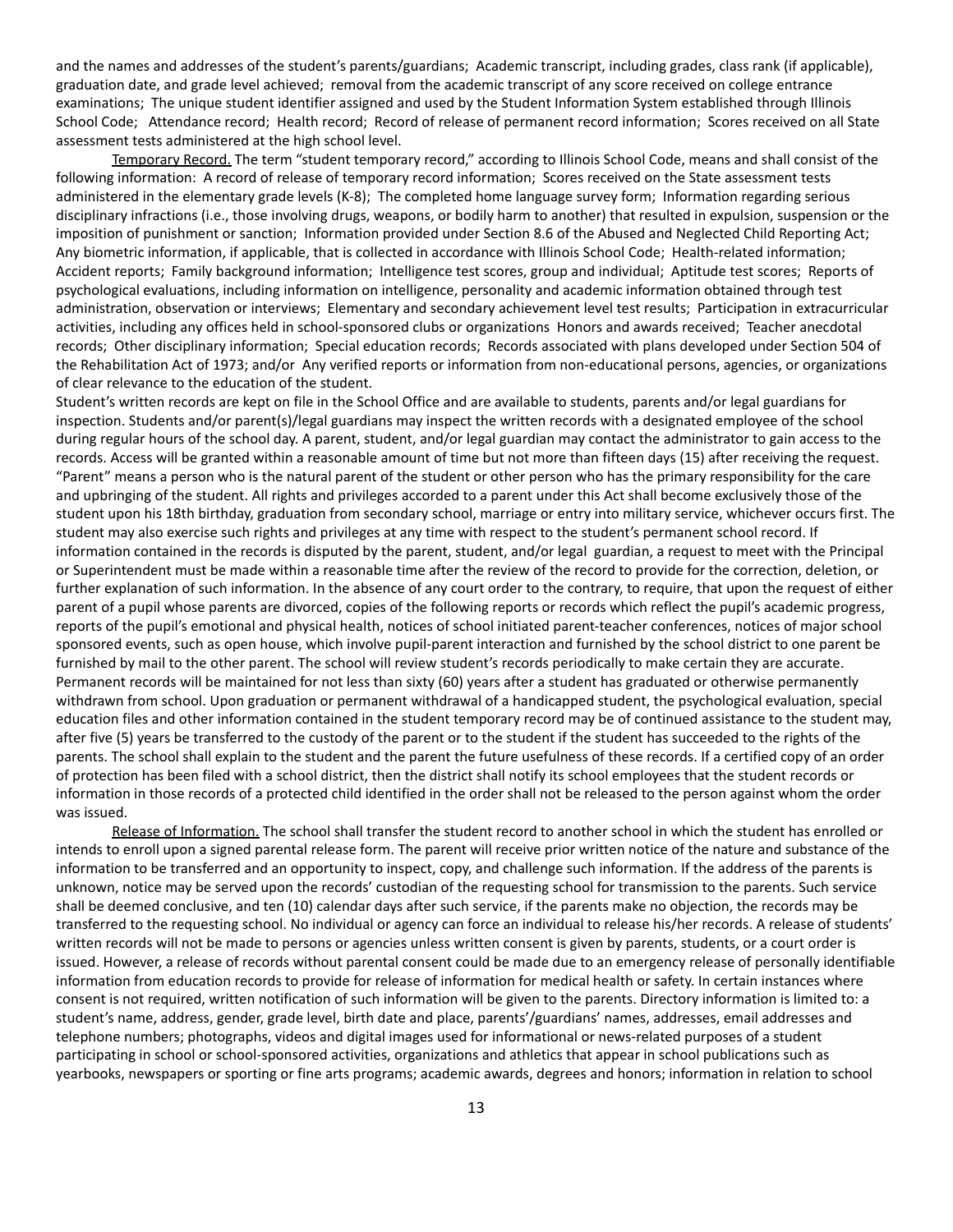sponsored activities, organizations, and athletics; major field of study; and period of attendance at the school. Any parent/guardian or eligible student (student 18 or older) may prohibit the release of directory information by delivering a written request to the building principal. The contact must be made by September 15 of each school year or the information will be released at the appropriate time.

Rules Regulating the Inspection of Student's Written Records. The Family Educational Rights and Privacy Act (FERPA) affords parents and students over 18 years of age (eligible students) certain rights with respect to the student's education records. They are: 1) the right to inspect and review the student's education records within fifteen (15) days the district receives a request for access. Parents or eligible students should submit to the school principal or representative written request that identifies the record(s) they wish to inspect. The principal will make arrangements for access and notify the parents or eligible student of the time and place where the records may be inspected; 2) The right to request the amendment of the student's education records, that, the parents or eligible student believes are inaccurate, misleading, irrelevant or improper. The parents or eligible student may ask the District to amend records that they believe are inaccurate or misleading, irrelevant or improper. They should write to the school principal; clearly identifying the part of the record they want changed, and specify why it is inaccurate or misleading. If the District decides not to amend the record as requested by the parents or eligible student, the District will notify the parents or eligible student of the decision and advise them of their right to a hearing; 3) The right to consent to disclosures of personally identifiable information contained in the student education records, except to the extent that FERPA authorized disclosure without consent. Disclosure is permitted without consent in the case of directory information and to school officials with legitimate educational or administrative interests. Disclosure is also permitted without consent to: any person for research, statistical reporting or planning, provided that no student or parent/guardian can be identified; any person named in a court order; appropriate persons if the knowledge of such information is necessary to protect the health or safety of the student or other persons; juvenile authorities when necessary for the discharge of their official duties who request information before adjudication of the student; and in other cases permitted by law; 4) The right of parents, eligible students, and/or guardians to file a complaint with the U.S. Department of Education concerning alleged failures by the District to comply with the requirements of FERPA (Family Policy Compliance Office, U.S. Department of Education, 400 Maryland Avenue SW, Washington, D. C. 20202.

#### **SUICIDE AND DEPRESSION AWARENESS AND PREVENTION:**

Youth suicide impacts the safety of the school environment. It also affects the school community, diminishing the ability of surviving students to learn and the school's ability to educate. Suicide and depression awareness and prevention are important goals of the school district. The school district maintains student and parent resources on suicide and depression awareness and prevention. Much of this information, including a copy of the school district's policy, is posted on the school district website. Information can also be obtained from the school office.

#### **TEEN DATING VIOLENCE AND SEXUAL HARASSMENT:**

- Teen Dating Violence. Engaging in teen dating violence that takes place at school, on school property, at school-sponsored activities, or in vehicles used for school-provided transportation is prohibited. For purposes of this policy, the term teen dating violence occurs whenever a student who is 13 to 19 years of age uses or threatens to use physical, mental, or emotional abuse to control an individual in the dating relationship; or uses or threatens to use sexual violence in the dating relationship. Students are encouraged to report claims or incidents of sexual harassment, teen dating violence or any other prohibited conduct to the nondiscrimination coordinator, building principal, or a complaint manager. A student may choose to report to a person of the student's same sex. Complaints will be kept confidential to the extent possible given the need to investigate. Students who make good faith complaints will not be disciplined.
- Sexual Harassment. Sexual harassment of students is prohibited. A person engages in sexual harassment whenever he or she makes sexual advances, requests sexual favors, and/or engages in other verbal or physical conduct, including sexual violence, of a sexual or sex-based nature, imposed on the basis of sex, that:
	- 1. Denies or limits the provision of educational aid, benefits, services, or treatment; or that makes such conduct a condition of a student's academic status; or
	- 2. Has the purpose or effect of: Substantially interfering with a student's educational environment
		- a. Creating an intimidating, hostile, or offensive educational environment;
		- b. Depriving a student of educational aid, benefits, services, or treatment; or
		- c. Making submission to or rejection of such conduct the basis for academic decisions affecting a student. The terms intimidating, hostile, and offensive include conduct that has the effect of humiliation, embarrassment, or discomfort. Examples of sexual harassment include touching, crude jokes or pictures, discussions of sexual experiences, teasing related to sexual characteristics, and spreading rumors related to a person's alleged sexual activities. The term sexual violence includes a number of different acts. Examples of sexual violence include, but are not limited to, rape, sexual assault, sexual battery, sexual abuse, and sexual coercion.

Nondiscrimination Coordinator:

Dr. Gabrielle Schwemmer, Superintendent, [gschwemmer@sparta.k12.il.us](mailto:gschwemmer@sparta.k12.il.us)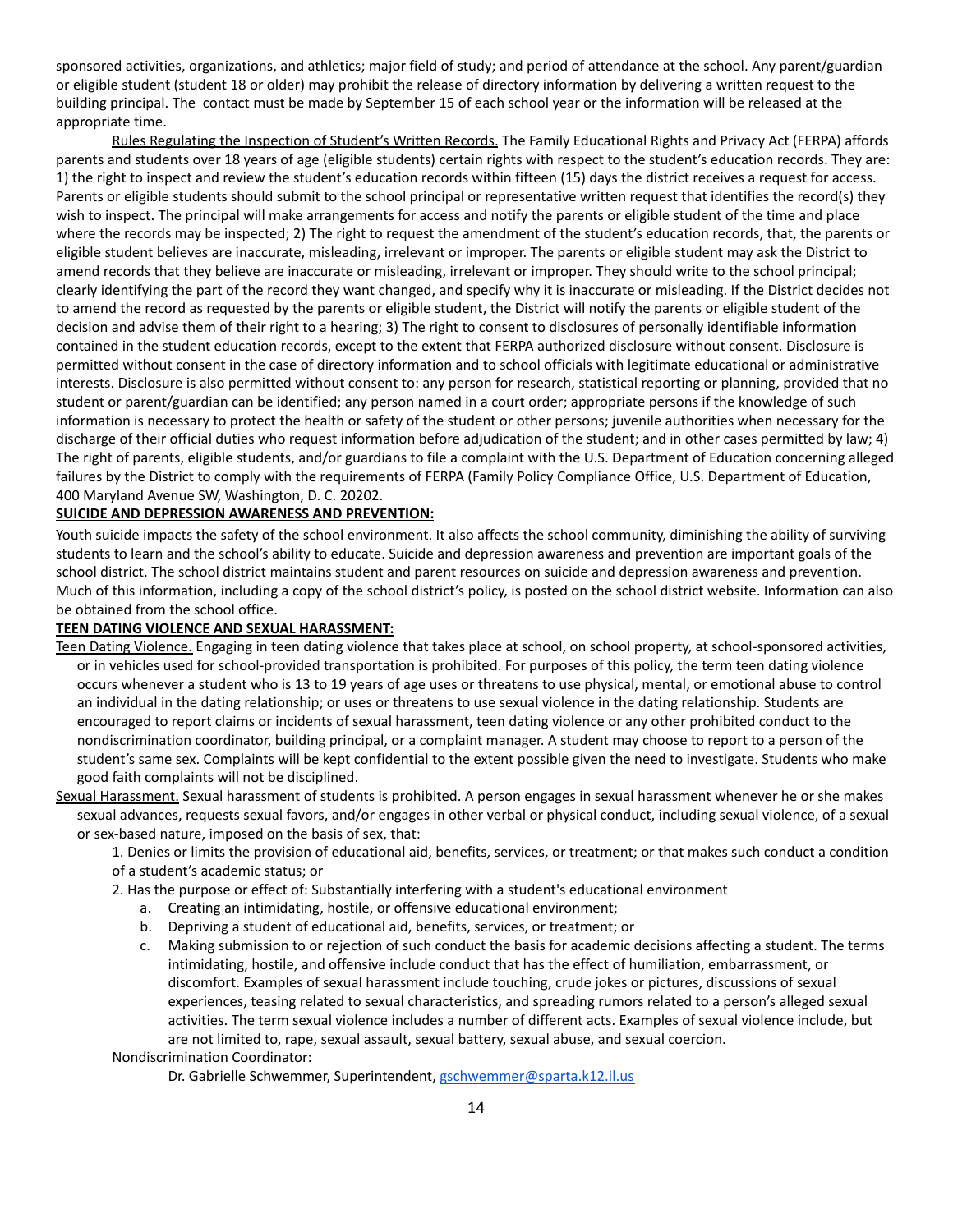203 B Dean Avenue Sparta, IL 62286 618-443-5331

Complaint Managers:

Chris Miesner, Principal, [cmiesner@sparta.k12.il.us](mailto:aprice@sparta.k12.il.us) 203 B Dean Avenue Sparta, IL 62286 618-443-5331 Scott Beckley, Principal, [sbeckley@sparta.k12.il.us](mailto:sbeckley@sparta.k12.il.us) 203 B Dean Avenue Sparta, IL 62286 618-443-4341

Any person making a knowingly false accusation regarding prohibited conduct will likewise be subject to discipline. **TEACHER QUALIFICATIONS:**

Parents may request information about the qualifications of their child's teachers and paraprofessionals, including:

- Whether the teacher has met State qualification and licensing criteria for the grade levels and subject areas in which the teacher provides instruction;
- Whether the teacher is teaching under an emergency or other provisional status through which State qualification and licensing criteria have been waived; whether the teacher is teaching in a field of discipline of the teacher's certification;
- Whether any instructional aides or paraprofessionals provide services to your student and, if so, their qualifications. If you would like to receive any of this information, please contact the school office.

#### **TELEPHONE:**

The use of the school's telephones by students for personal use is prohibited. Students may ask a secretary to call home for them if there is an emergency. Students will not be allowed to receive phone calls other than an emergency call from parents or guardians.

#### **TREATS AND SNACKS:**

Due to health concerns and scheduling, treats and snacks for any occasion must be arranged in advance with the classroom teacher. All treats and snacks must be store bought and brought to the office. Treats and snacks may not require refrigeration and must have a clearly printed list of ingredients on the packaging. We strongly encourage you to select a treat or snack with nutritional value. **VIDEO/AUDIO MONITORING SYSTEM:**

A video and/or audio monitoring system may be in use on school busses and a video monitoring system may be in use in public areas of the school building. These systems have been put in place to protect students, staff, visitors and school property. If a discipline problem is captured on audio or videotape, these recordings may be used as the basis for imposing student discipline. If criminal actions are recorded, a copy of the tape may be provided to law enforcement personnel.

#### **VISITORS:**

To ensure the safety of our students, all parents and visitors must present a valid photo identification to enter the building. All visitors, including parents and siblings, are required to enter through the front door of the building and proceed immediately to the main office. Visitors should inform office personnel of their reason for being at school. Visitors' will be asked to identify their name, the date and time of arrival, and the classroom or location they are visiting. Approved visitors must take a tag identifying themselves as a guest and attach the tag to their outer clothing in a clearly visible location. Visitors are required to proceed immediately to their location in a quiet manner. All visitors must return to the main office and sign out before leaving the school. Visitors are expected to abide by all school rules during their time on school property. A visitor who fails to conduct him/herself in a manner that is appropriate will be asked to leave and may be subject to criminal penalties for trespass and/or disruptive behavior. Parents or guardians wishing to meet with a teacher or principal should call the day before, if possible, to make an appointment. Teachers cannot meet with parents during class time.

#### **VOLUNTEERS:**

All school volunteers/chaperones must complete a school issued background check and be approved prior to assisting at the school. Forms are available in the school office. Individual teachers may utilize parent volunteers in the classroom. Teachers who desire parent volunteers will notify parents. Volunteers are required to check in and out at the main office and receive a visitor's pass before going to their destination.

#### **ACADEMIC INFORMATION**

#### **COLLEGE/CAREER DAYS:**

SHS Juniors and Seniors may use a maximum of two days from school to visit colleges they are contemplating attending or to search for job opportunities. The first visit will be considered a school-related function and therefore will not be counted as an absence from school. The second day used to visit will be counted as an excused absence. The use of these days requires the following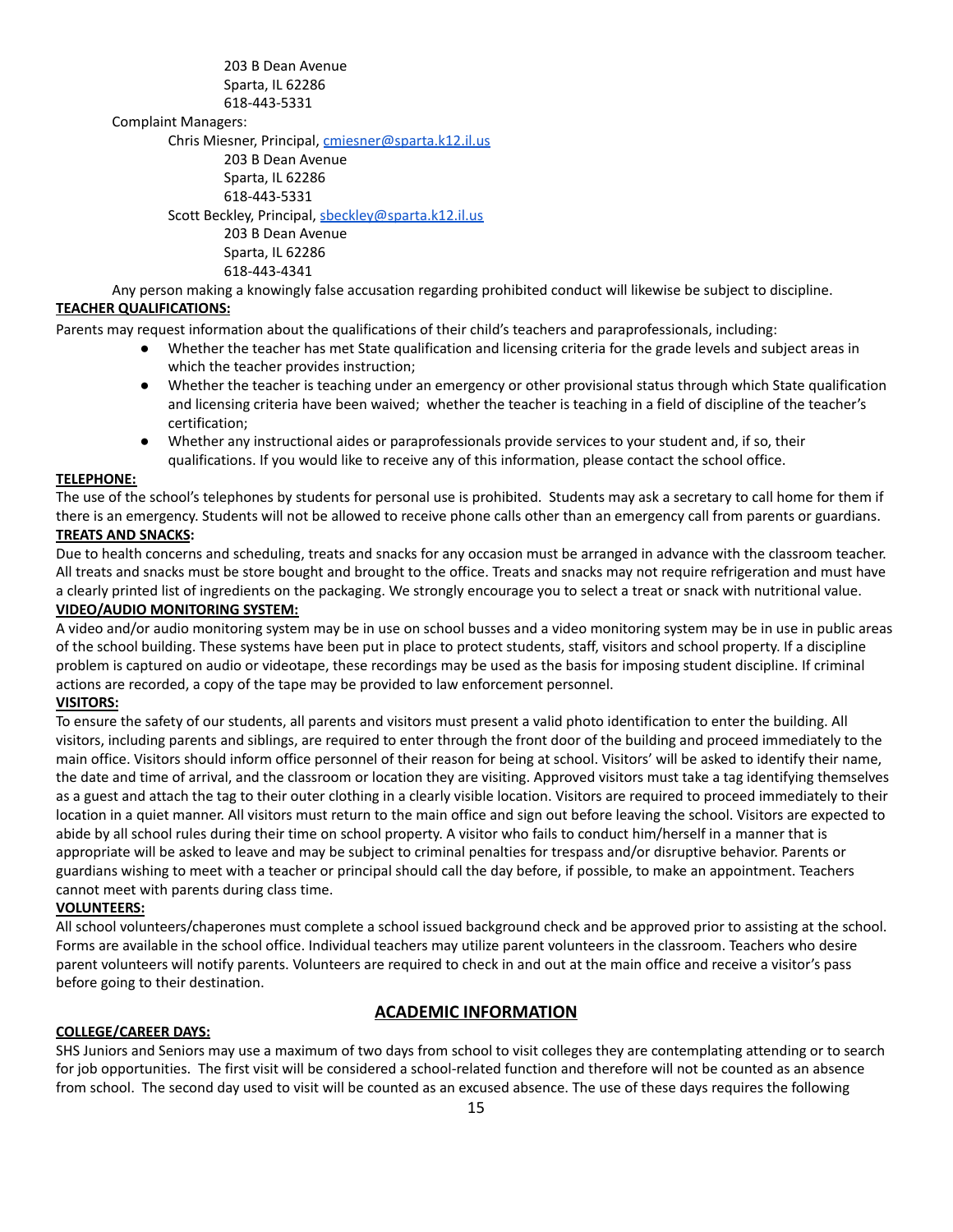procedure:

- A student must request from the high school office permission for a college/career day at least two days before the requested day.
- A student may not take a college/career day on a day he/she is scheduled to have an exam at school. The student must have signed verification from each of his/her teachers that no exam is scheduled on the requested day.
- The student must have written parental verification that he/she is requesting a college/career day to be used for its intended purpose.
- Upon returning to school after a college/career day, the student must submit to the high school office written confirmation from the college or place of business visited stating that he/she was there seeking information. This verification should be written on letterhead or stationary which identifies the authenticity of the verification.

Representatives from colleges and universities, occupational training institutions and career-oriented recruiters, including the military, may be given access to the school campus in order to provide students and parents/guardians with information.

#### **COMMENCEMENT CEREMONY:**

The successful completion of a student's grade school career is culminated by a commencement ceremony. This event is a milestone in the lives of the graduating students and their families. In keeping with the dignity and honor of each of these activities, all participating members of the graduating class will be expected to adhere to a dress code and conduct code for commencement. Attire for these events will be the traditional robes used for commencement. Just as important as the robe is the attire worn under these robes. Acceptable attire will include dress, skirt, slacks, dress shirt, and shoes. Adherence to this policy is important and necessary to maintain a standard of appearance that is appropriate and commensurate with the nature of the ceremonies. Graduating students will not be allowed to participate without adhering to this policy. Graduating students are expected to conduct themselves before, during and after the commencement ceremony in a manner commensurate with the dignity of the ceremony. Students who fail to conduct themselves in an acceptable manner or whose actions are disruptive before or during this ceremony will be removed from the premises. The principal must certify that all students at the commencement service have met the requirements for graduation as set forth by the State of Illinois and the Sparta District #140 Board of Education. No student will be permitted to participate in the commencement ceremony that has not met all requirements for graduation.

#### **GRADE POINT AVERAGE (GPA):**

Grades are based on a 4.0 scale. All classes will be included in the calculation of the GPA with block classes calculated as double. **GRADE REPORTS:**

Report cards are issued four times each school year approximately at nine week intervals. Progress reports are issued at the mid-term in each quarter. These reports are used to inform parents of both good and poor progress and should encourage parent/teacher conferences throughout the school year.

#### **GRADING SYSTEM**:

The standard for grading K-3 grade students of District #140, established by the Board of Education, is as follows: Standards Based Report Card 3=Meeting, and 2=Approaching, 1= Area of Concern; 4th - 12th grade is as follows:

| А | 92-100 | <b>SUPERIOR</b>      | 4.0 |
|---|--------|----------------------|-----|
| в | 83-91  | <b>ABOVE AVERAGE</b> | 3.0 |
| C | 74-82  | <b>AVERAGE</b>       | 2.0 |
| D | 65-73  | <b>BELOW AVERAGE</b> | 1.0 |
|   | 0-64   | <b>FAILING</b>       | 0.0 |

Disclaimer Statement**:** (for Special Education Students and/or Special Needs Students) Recognizing that students reflect differing abilities, attitudes, and efforts, the teacher may make adjustments in the above numerical grading scale.

#### **A – SUPERIOR**

A grade of "A" represents work of excellent quality. This means that the student does all assigned work in an outstanding manner. In addition, the student takes the initiative for doing more than is required by the teacher. This grade is for truly outstanding work.

#### **B – GOOD**

The grade of "B" represents the completion of all required work in a better than average manner. This mark is for students who are clearly above average.

#### **C – AVERAGE**

The grade of "C" represents that a student completes all assignments in an average manner.

#### **D – BELOW AVERAGE**

The grade of "D" represents a warning that the student is working below his ability or his work is poor quality and needs improvement.

#### **F – FAILING**

The grade of "F" represents non-mastery of a sufficient amount of course content. No credit will be awarded for receiving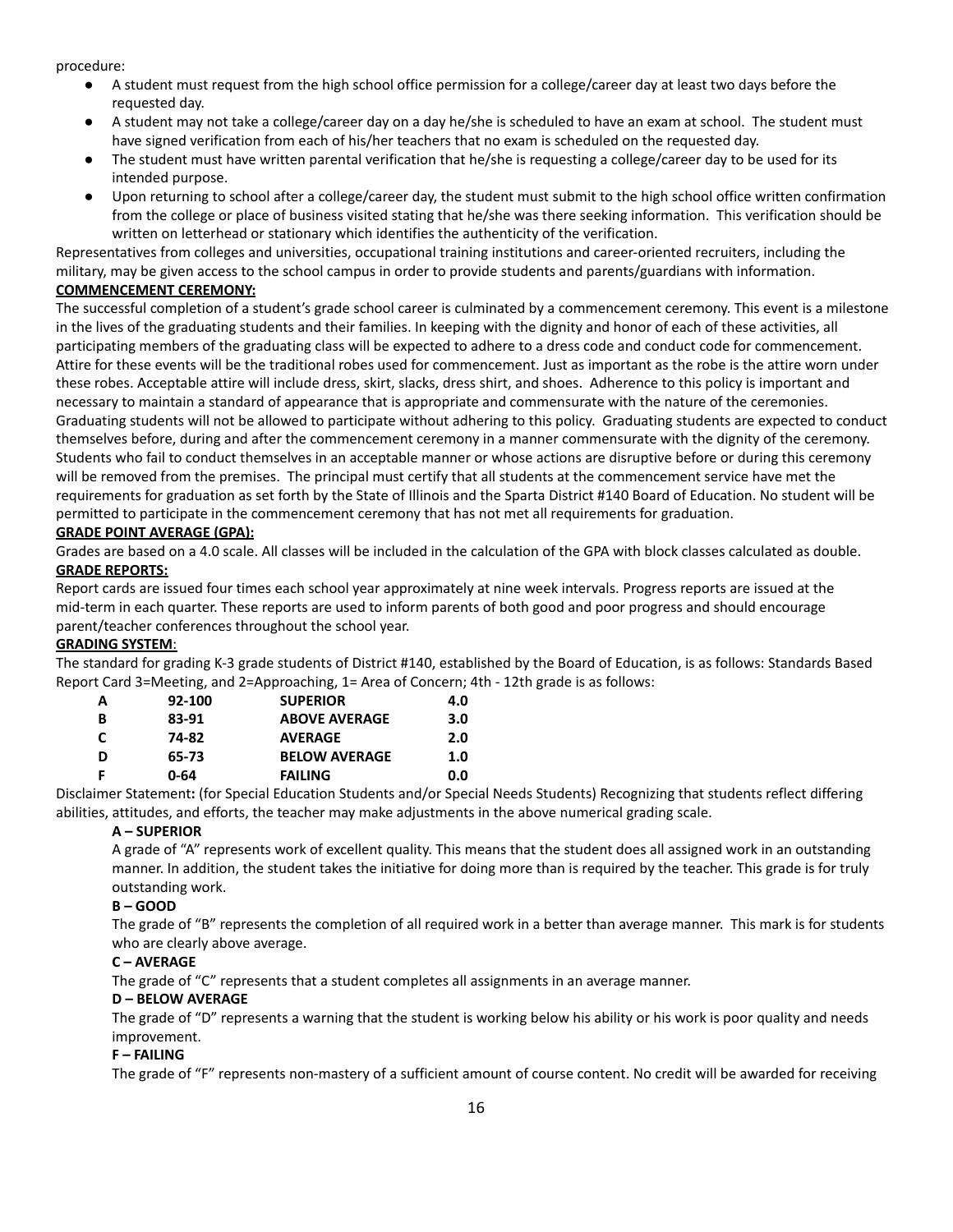#### an "F" as a semester grade.

#### **W – WITHDRAWAL**

The grade "W" signifies an approved drop or withdrawal from a class with no grade penalty. This option is available until the mid-term of the 1st quarter of the course. Dropping a course after this point will result in an "F" grade which will be computed into the GPA.

#### **I – INCOMPLETE**

Incomplete work may be due to absence or some other cause. Students receiving an incomplete at the end of a semester have the following one semester to make up the incomplete work. An incomplete will become permanent on the student's transcript if the incomplete work is not made up by the end of the following semester after receiving an "I" incomplete.

#### **GRADUATION COURSE REQUIREMENTS FOR HIGH SCHOOL**

Class standings in order to graduate are determined solely by the number of credits earned, not the number of years in attendance at SHS. Students must earn a minimum of 24 credits and are required to pass the following:

English – 4

Health Education  $\frac{1}{2}$ 

Consumer Economics – ½

American History – 1

U.S. Government – ½

Science – 2

World Studies – 1

Mathematics  $-3$ 

All students are expected to carry a minimum of six periods of class. Junior or senior students may substitute a course necessary for college admission or high school graduation for P.E. Sophomore students may waive one semester of P.E. to take health class. Students may carry an overload consisting of six or seven academic subjects plus P.E., after receiving permission from the guidance counselor to do so. Exceptions to this policy are special education students whose educational programs are established through their I.E.P.'s.

#### **HOMEWORK/LATE-WORK/MAKE-UP WORK**:

Homework is used as a way for students to practice what has been learned in the classroom. The time requirements and the frequency of homework will vary depending on a student's teacher, ability, and grade level. Homework is an important and necessary part of the educational process intended to reinforce a lesson taught. Homework is intended to enrich skills and provide practice. Any assignments that are not turned in when due will be deducted points per course syllabi. A zero will be noted in Teacherease on the date due until work is turned in and graded. Any assignments not turned in by the due date will be deducted 50% of the grade. Any assignment not turned in by the 7th day from the due date will not be accepted.

A student with an absence may turn in assignments due during the absence and make-up tests and quizzes missed. Students will be given one day to make up work for each day missed. It is the responsibility of the student to contact the teacher to arrange for make-up work. Previous knowledge of assignments and due dates may result in work being due upon returning to school or within a shortened period of time. Teachers may grant extensions or exercise restrictions.

#### **PHYSICAL EDUCATION EXEMPTION:**

Students may be excused from physical education courses based on medical or religious prohibitions. Excusal requests based on medical prohibitions must be in writing and must include a signed statement from a person licensed under the Medical Practices Act corroborating the medical basis for the request. Excusal requests based on religious prohibitions must be in writing and must include a signed statement from a member of the clergy corroborating the religious basis for the request. Excusal requests based on medical or religious prohibitions will be reviewed on an individual basis in accordance with State and Federal law.

According to Illinois School Code, [ILSC 5/27-5] High school students are required to take 3 ½ years of Physical Education; the ½ section to bring credits to four years is Health Education. The only exceptions to this requirement is if the student properly obtained a P.E. Waiver or the student is taking Driver's Education for one quarter earning ¼ credit.

A student in grades 9-12 may submit a written request to the building principal requesting to be excused from physical education courses for the reasons stated below. Enrollment in a marching band program for credit; Enrollment in military training programs sponsored by the District; Ongoing participation in an interscholastic athletic program (student must be in the 11th or 12th grade); Enrollment in academic classes that are required for admission to an institution of higher learning (student must be in the 11th or 12th grade); or Enrollment in academic classes that are required for graduation from high school, provided that failure to take such classes will result in the student being unable to graduate (student must be in the 11th or 12th grade).

#### **PROMOTION:**

Subject areas to be considered are language arts, math, science, and social studies. If final grades in three or more subjects are failing, the student will be considered for retention as follows:

1. If the student has satisfactorily completed grade level standard assessments in the failed subject areas, placement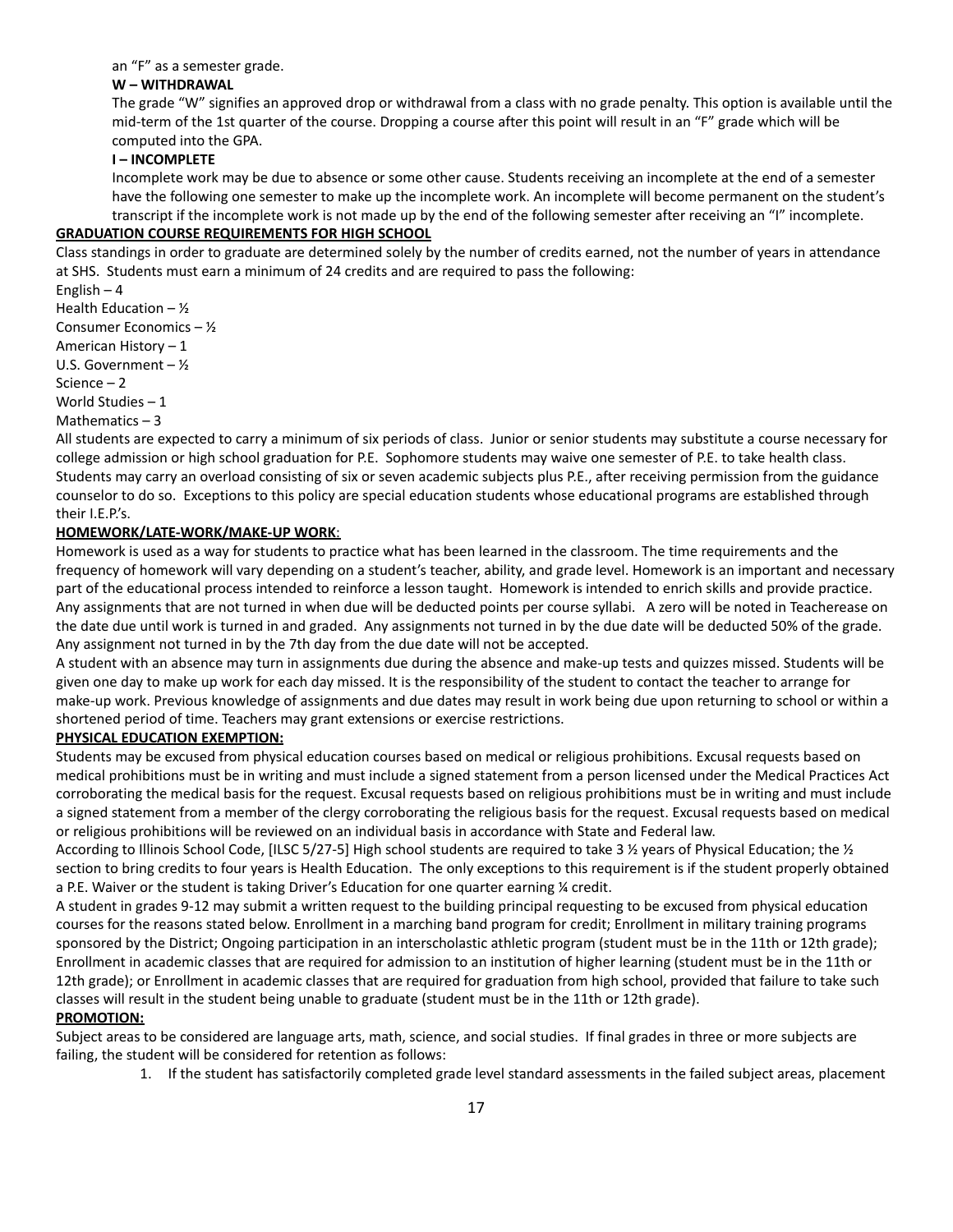will be determined upon mutual agreement with parents, administrator, and teacher(s).

- 2. If grade level standard assessments were not satisfactorily completed in failed areas, the student will be retained.
- In order to be promoted to 9th grade, an 8th grade student must pass the Constitution tests.
- Students in 4th-8th grade failing language arts **and** math will be required to complete summer school for promotion.

#### **SEMESTER EXAMS:**

SHS semester exams are given at the end of the second and fourth nine week grading periods. The semester exam is calculated as part of the semester grade; therefore, it is important that students do well. Students must remain in class the entire exam period to receive credit for the exam. All students are to attend first semester exams. The only exception is for seniors who met or exceeded in all areas of the state exam. The school recognizes the need for students to be in attendance and to achieve academic success. To encourage these behaviors, we suggest that teachers exempt students from second semester exams only who have three or fewer absences (not school related), two or fewer tardies and an A or B average. However, teachers are free to set their own individual policy, such as a credit system, final project, no exemptions, etc. to fit individual class needs for the second semester.

#### **SPECIAL EVENTS:**

Participation in special events (field trips, school dances, carnival, etc) is a privilege. Students may be denied participation in special events when they have been referred to the administrator for major discipline infractions per semester, and/or five unexcused absences per year for EAC/SLS; ten percent of the current school year for SHS. Students in 5th-8th grade, who are in danger of failing may be denied participation in the special event. SHS students that are failing one class, per weekly eligibility will not be allowed to participate in the special event. Any off-site district special events are considered a reflection of the school district and appropriate behavior is expected.

#### **STATE EXAM TESTING:**

State testing occurs in the spring annually. Students in third through eighth grade are tested in Math and Language Arts. Students in fifth and eighth grade are tested in Science. Students test in Math and English, Reading, and Writing, and Science according to state mandates.

#### **STUDENTS WITH DISABILITIES:**

Education. It is the intent of the district to ensure that students who are disabled within the definition of Section 504 of the Rehabilitation Act of 1973 or the Individuals with Disabilities Education Act are identified, evaluated and provided with appropriate educational services. The school provides a free appropriate public education in the least restrictive environment and necessary related services to all children with disabilities enrolled in the school. The term "children with disabilities" means children between ages 3 and the day before their 22nd birthday for which it is determined that special education services are needed. It is the intent of the school to ensure that students with disabilities are identified, evaluated, and provided with appropriate educational services. A copy of the publication "Explanation of Procedural Safeguards Available to Parents of Students with Disabilities" may be obtained from the school district office. If you believe your child may have a disability, and this disability is adversely affecting your child's educational performance, please contact your building principal to receive your full procedural rights. Requests for evaluations must be in writing and state the reason for the referral. Individuals with disabilities will be provided an opportunity to participate in all school sponsored services, programs, or activities. Individuals with disabilities should notify the superintendent or building principal if they have a disability that will require special assistance or services and, if so, what services are required. This notification should occur as far in advance as possible of the school-sponsored function, program, or meeting.

Discipline. The District shall comply with the Individuals With Disabilities Education Improvement Act of 2004 and the Illinois State Board of Education's Special Education rules when disciplining special education students. No special education student shall be expelled if the student's particular act of gross disobedience or misconduct is a manifestation of his or her disability. **STUDY HALL:**

Attendance rules apply to study hall as in other classes. Study halls are provided for the purpose of giving students the opportunity to work on assigned schoolwork. For this reason, study halls are to be quiet and free of distractions without socializing or game playing with something to do.

#### **TEXTBOOKS/COMPUTING DEVICES:**

Textbooks/Computing Devices (Chromebooks, Ipads) checked out to students are the responsibility of the students to whom they are assigned. It is the responsibility of each student to exercise care in maintaining the condition of all books/computing devices assigned to him/her. A student who returns books/computing devices that are damaged or in poor condition, beyond what is expected through normal use will be assessed for the damage. Students who fail to return books/computing devices assigned to them will be assessed for the missing items.

#### Computing Device Procedures

A. Protection - Students are responsible for protecting their computing devices at all times.

B. Classroom Use - Devices are provided as educational tools and will only be used when explicitly directed to by the teacher and only for purposes directly related to the lesson in which students are engaged. All other uses are considered disciplinary infractions. C. Personalization - students may not personalize Devices with any markings, stickers, or other decorations. Students may not remove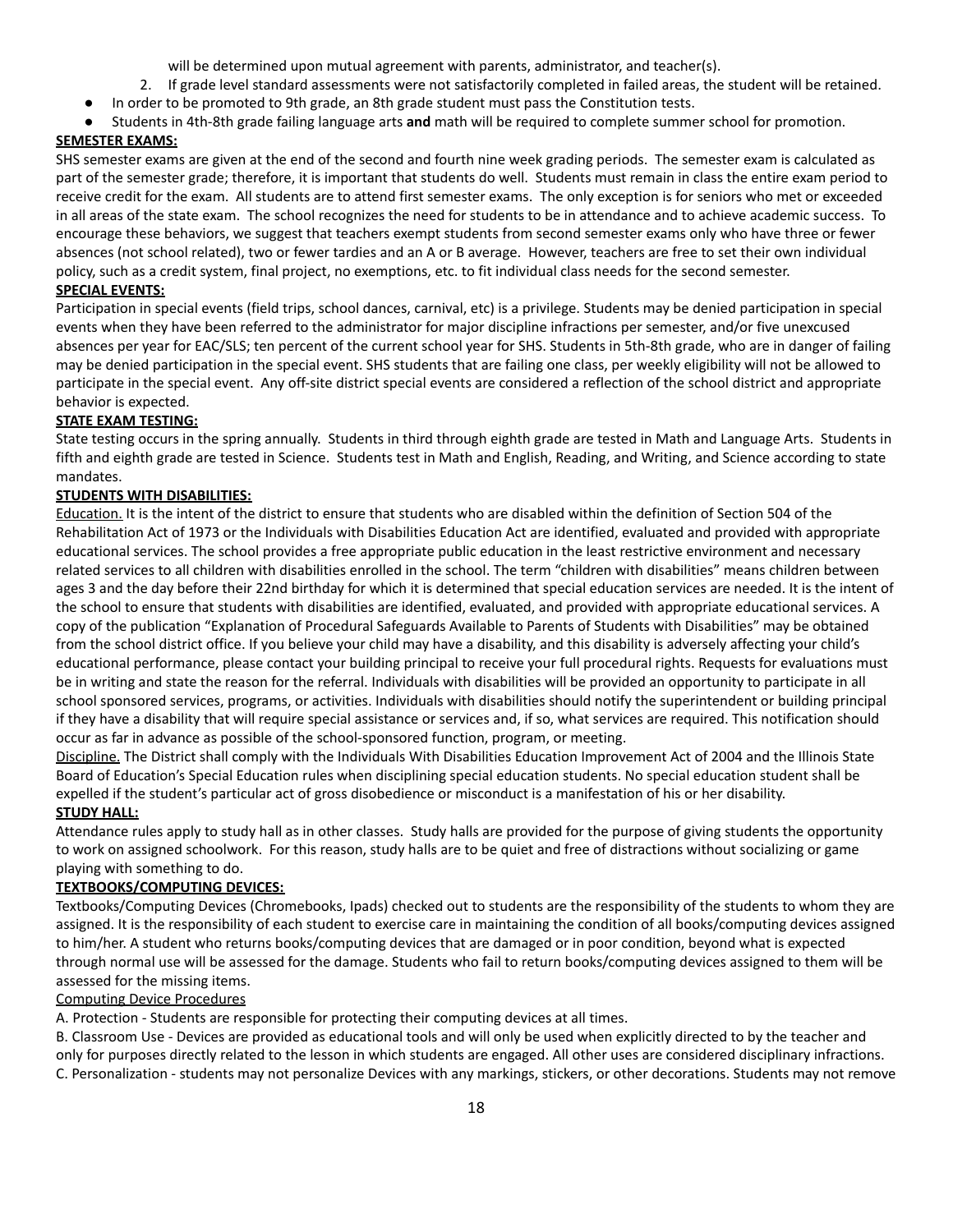these or any other school or manufacturer-affixed identification labels. Students should inform the office if any provided identification labels are missing or become unreadable.

#### **STUDENT HONORS**

The students of Sparta District #140 have a tradition of representing themselves and their school through high levels of achievement in many different areas. In addition to the recognition and awards students receive during their school years within their special areas, Sparta District #140 supports other programs for recognizing students who excel.

#### **ACADEMIC AWARDS NIGHT:**

The Academic Awards Night annually recognizes honor roll recipients. In order to receive the SLS/EAC honor roll certificate, a student must have been on the high honors and honors for three quarters. SHS recognizes high honors and honors.

#### **EIGHTH GRADE ADDRESS (SLS):**

This honor is awarded to the male and female American Legion recipients.

#### **GRADUATION RECOGNITION FOR HIGH SCHOOL:**

SHS seniors will be awarded the below academic honors for cumulative grade average.

| Summa Cum Laude  | 4.0          |
|------------------|--------------|
| Maxima Cum Laude | $3.8 - 3.99$ |
| Magna Cum Laude  | $3.6 - 3.79$ |
| Cum Laude        | $3.5 - 3.59$ |

#### **HONOR ROLL:**

At the close of each nine week period, a scholastic honor roll will be made available. To be eligible for the high honor roll, a student must have an academic average of 4.0. To be eligible for the honor roll, a full-time student must have an academic average of 3.5 to 3.9. Honorable mention for the honor roll shall be between 3.0 and 3.4.

#### **JR. BETA CLUB (SLS)**:

Induction into the Sparta Lincoln School Chapter of the Jr. Beta Club is an honor restricted to Sixth through Eighth Grade students. To be eligible for this award, a 6th grade student must first maintain a grade point average of 4.0, a 7th grade student must maintain a 3.75 or better. Voting for new members for induction is done by the faculty on the basis of the eligible student's qualities of scholarship, character, leadership, and service and on the basis of teacher evaluation.

#### **NATIONAL HONOR SOCIETY (SHS):**

Induction into the Sparta High School Chapter of the National Honor Society is an honor restricted to junior and senior students. To be eligible for this award, a junior or senior student must first maintain a grade point average of 3.25 or better. Voting for new members for induction is done by the faculty and administration on the basis of the eligible student's qualities of scholarship, character, leadership, and service and on the basis of teacher evaluation.

#### **SENIOR ADDRESS (SHS):**

This honor is awarded to the graduating seniors according to GPA and class ranking, character, and leadership. The recipients of this honor will give the senior address at the commencement exercise.

#### **ATTENDANCE**

Parents/legal guardians are required to inform the school within 48 hours (two school days) of a student's absence. It is recommended that the parent/legal guardian inform the school by telephone on the day of absence. This notification may also be in the form of a doctor's slip or note from the parent/legal guardian upon the student's return to school. Regular attendance is essential for a student to make use of the educational opportunities offered at Sparta schools. Regular attendance develops dependability and responsibility in the student and contributes to academic achievement. The school shall not be liable for the educational progress of students who fail to maintain regular attendance habits, nor will the school be liable for the progress of students who are removed from school for extended periods of time contrary to law or good educational practice.

Article 26 of the *Illinois School Code* is the Compulsory Attendance Law for children ages 6-17 years of age in the state of Illinois. Under this statute, it is the responsibility of parent(s) or guardians of enrolled pupils under age six and 6-17 years of age or older to see that they attend school the entire time it is in session during the regular school term. Any child enrolled in grades 1-12 in a public school shall follow the compulsory attendance law. Parent(s) or guardian(s) of school age children who knowingly and willfully permit their child to be truant from school are liable to a Class C misdemeanor and shall be subject to a fine of up to \$500. Any person who induces or attempts to induce a child to be absent from school unlawfully, or who knowingly employs or harbors a child absent from school for 3 consecutive school days is guilty of a Class C misdemeanor. For a further explanation on truancy, see "Truancy".

#### **ABSENCE FROM SCHOOL:**

- If a student is absent, the parent should call the office, or use the attendance feature on the Sparta Schools app, stating the reason for the absence.
- Students who enter or leave school throughout the day, for any reason, must sign in and/or out in the office with the permission of the parent.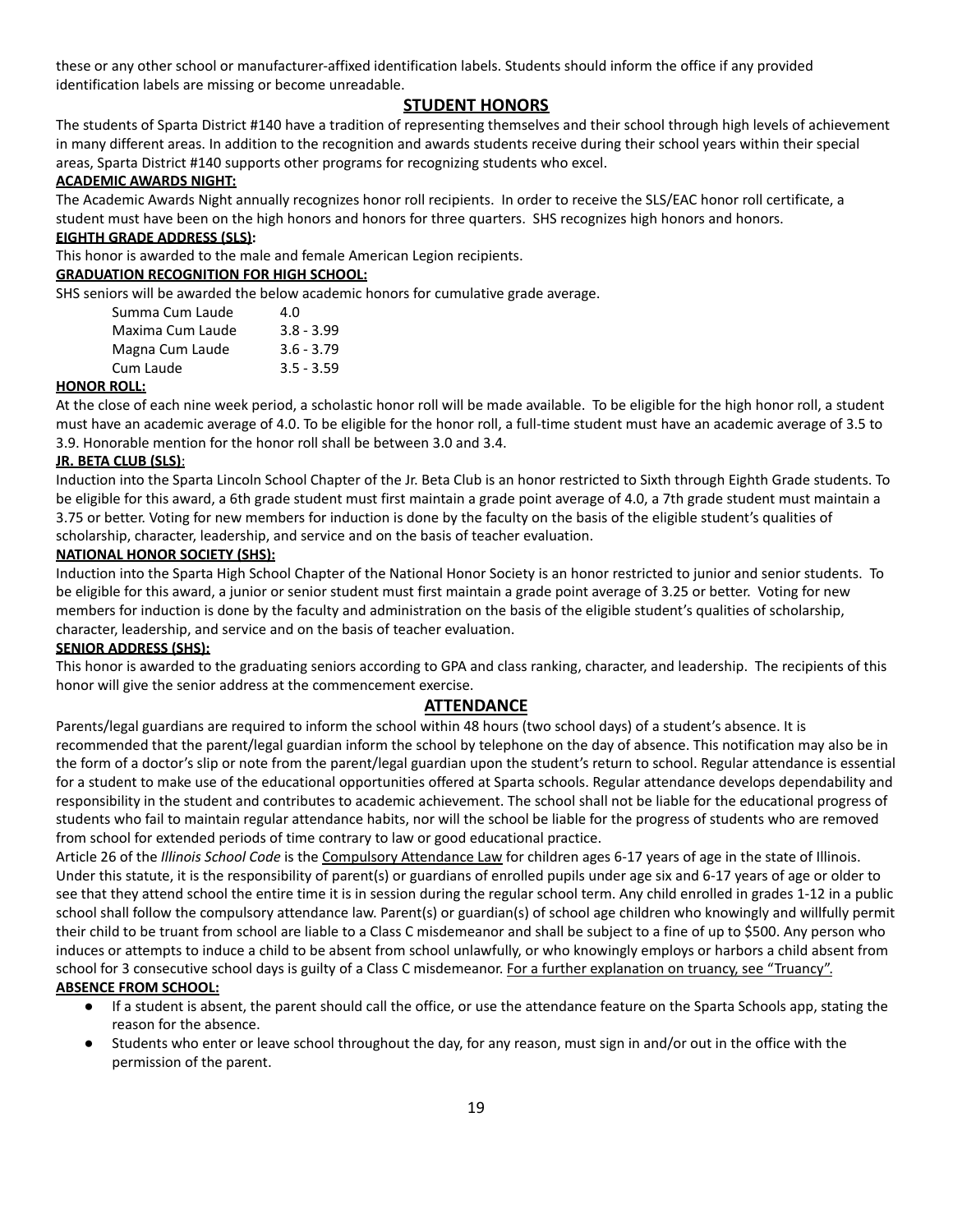A student will be released from school, as an excused absence, to observe a religious holiday or for religious instruction. The student's parent/guardian must give written notice to the building principal at least 5 calendar days before the student's anticipated absence(s). Students excused for religious reasons will be given an opportunity to make up any examination, study, or work requirement.

#### **DEFINITIONS FOR EXCUSED AND UNEXCUSED ABSENCES:**

- **Excused absences** are limited to nine per semester and are those that are beyond the control of the student and parent, such as illness under doctor's supervision, observance of a religious holiday, attending a military honors funeral to sound TAPS, death in the immediate family, family emergencies, doctor appointments that cannot be made outside the school day and temporary placement in professional institutions. Additionally, a student will be excused for up to 5 days in cases where the student's parent/guardian is an active duty member of the uniformed services and has been called to duty for, is on leave from, or has immediately returned from deployment to a combat zone or combat-support postings. The Board of Education, in its discretion, may excuse a student for additional days relative to such leave or deployment. In order to be considered excused, the parent must call the school the day of the absence. An excused absence affords the student an opportunity to make up missed work for full credit. Teachers may grant extensions or exercise restrictions with regard to makeup work. Assignments that are due on the date of absence are to be handed in when the student returns to school unless otherwise indicated by the teacher.
- **Nine Day Absence Policy:** The School Code of Illinois defines chronic absenteeism as missing school for five (5) percent of the previous 180 school days. That equates to (9) days of absence over a 180-day period. Students are required to be in attendance every day school is in session. Occasionally, there will be absences. Parents may call to excuse their child from school up to nine days per semester. After nine days, any absence from school will require a doctor's note to be excused. Any absence exceeding the nine day limit during a school year may be considered an unexcused absence. Any absence from class as a result of a school sanctioned activity is not recorded as an absence.
- **Unexcused Absences** are those that are for reasons other than those listed above, which include, but are not limited to oversleeping, working, missing a bus, car problems, truancy, and any absence exceeding the ninth absence. The administration will make determinations in all other instances not listed above.

#### **LEAVING SCHOOL DURING THE DAY:**

Students must be signed out in the office by a parent or guardian. Students who become ill during the school day are to go to the nurse for assistance at SLS/EAC, or the office at SHS. If necessary, the student's parent or guardian will be called. Students who have doctor appointments during the school day are to bring a note from a parent or guardian to the office requesting permission to be dismissed from school at a specific time for this purpose. The student's parent or guardian must sign the student out when leaving and, if returning to school, must sign in upon returning. SHS students must have permission from the principal or assistant principal to leave school. With the exception of students on the work program, no student may leave the school during the school day without first receiving permission from the attendance office and signing out. The sign in/out sheet will be located in the office. **TRUANCY:**

#### Right Track Truancy Program

- 1. Local interventions for excused/unexcused absences Each principal keeps track of "incidents" at his/her building and does interventions at the school level first. [See below]
- 2. After five incidents the student is referred to the Right Track Truancy Program.
- 3. The truancy interventionist visits with the student and parents. An IEP is created and the attendance is monitored.
- 4. Continued absences result in a certified letter requiring the student and parent to appear in front of the Truancy Review Board at the Randolph County Courthouse.
- 5. Continued absences will result in a referral to the Randolph County State's Attorney. The student and parents are required to appear in front of a judge.

#### Building Level Interventions

- 1. After two unexcused absences in a year, a letter is sent to the parent expressing concern that there might be a potential problem with the student's absences.
- 2. After four unexcused absences in a year, a second letter is sent to the parent stating that if absences accumulate to five in a year, the student will be referred to the Right Track Truancy Program.
- 3. After five unexcused absences in a year, the student is referred to the Right Track Truancy Program and a letter of referral will be mailed to the parent stating that the student has been referred.

#### Sparta District #140 and the City of Sparta have united in their efforts to reduce truancy. The following ordinance has been *established:*

A. It shall be unlawful for any person under the age of 18 being either:

- 1. Enrolled in a public or private school within the City of Sparta; or
- 2.A resident of the city enrolled in a public or private school outside of the city,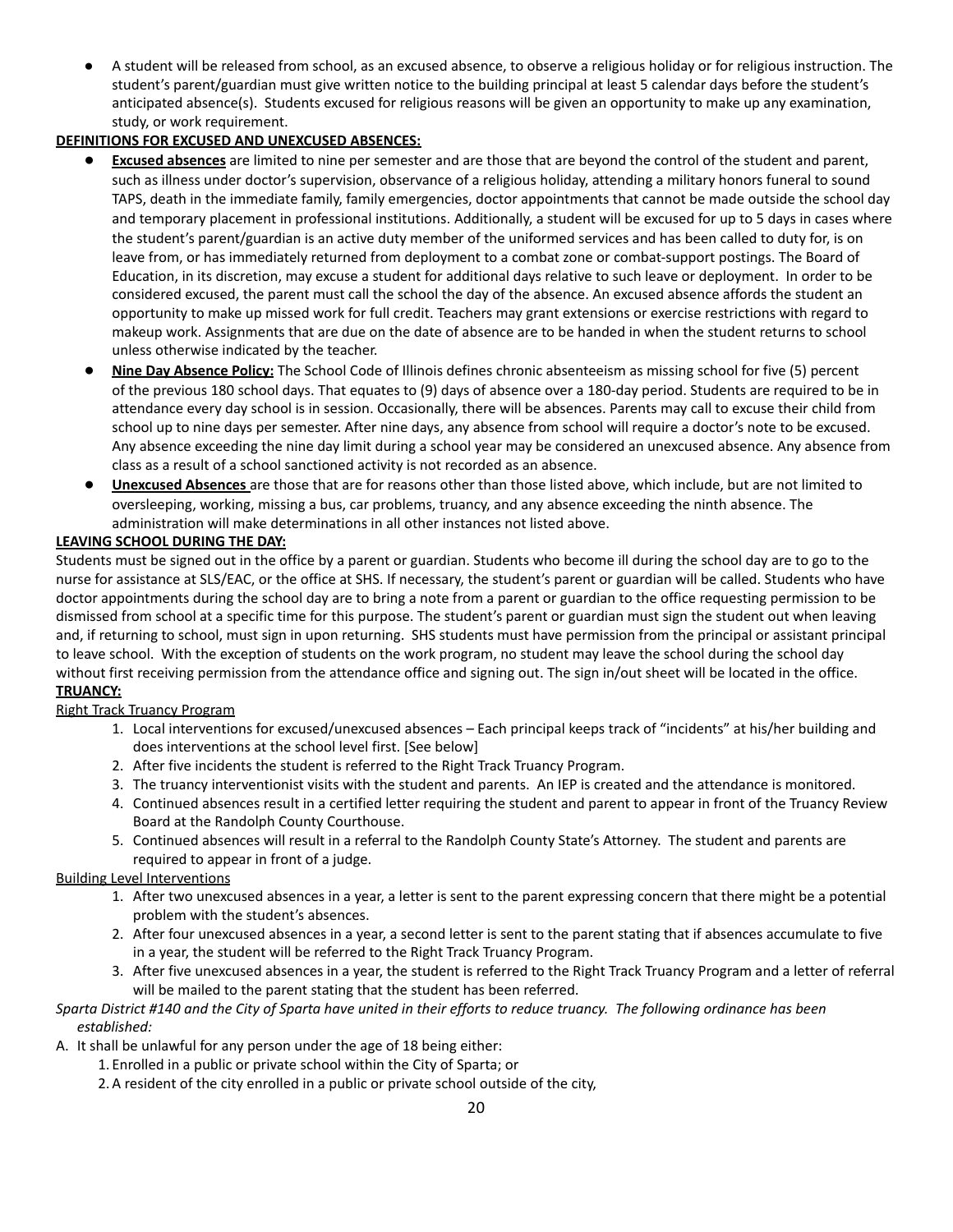3.A non-resident of the city enrolled in any public or private school outside of the city; to be present within the city and absent himself from attendance at school during session without the permission of his parent or legal guardian.

- B. Any person who so absents himself without said permission shall be guilty of the offense of truancy and shall be subject to the penalty set forth below:
	- 1.Upon the first conviction, the payment of a fine in an amount not in excess of \$75.00;
	- 2.Upon the second conviction within a one-year period, the payment of a fine of not less than \$150.00 ; and
	- 3.Upon the third conviction within a one-year period, the payment of a fine of not less than \$200.00
- C. Emergency or unforeseen absences due to illness or other causes beyond the control of the person so absenting himself from school without said permission shall not constitute truancy; provided that permission from the parent or legal guardian for such absence is submitted in writing to the proper school authorities within 24 hours of such absence.
- D. It shall be unlawful for a parent or legal guardian to knowingly permit a person in his custody or control to violate this provision.
- E. A parent or legal guardian convicted of subsection (D) shall be subject to a fine of not less than \$75.00 or more than \$750.00. *(Ord. 99-08, passed 9-13-99)*

#### **STUDENT CONDUCT/DISCIPLINE**

The Board of Education is entrusted with protecting the safety, health and welfare of the students, staff and property of the school district, it may be necessary at times to discipline students whose conduct affects the wellbeing of the schools. Discipline is determined on a case-by-case basis and is at the discretion of school administrators and the Board of Education. The level of consequences imposed will be consistent with the Illinois School Code. Out of school suspensions and expulsions are only used for legitimate educational purposes. The District will make all reasonable efforts to resolve such threats, address such disruptions and minimize the length of exclusion to the greatest extent possible before disciplining a student with a suspension or expulsion. The following disciplinary guide has been developed to inform of the procedures used at Sparta schools when legally permissible in cases of misbehavior, infractions of school rules and regulations, etc. While it is impossible to list every type of situation, the following information serves as a guide.

- In a case of suspension or expulsion, you will have the right to review the case with the Sparta District #140 Board of Education.
- Students/parents must request such a review within five days after the notification or eight days after the date of the mailing of the notification, whichever is earlier.
- Failure to make such a request for review shall be considered a waiver of your right to a review hearing.
- Students have the right to be represented at the suspension or expulsion review hearing by an attorney or other representative. We ask that students /parents inform us of the name of their representative.

All students shall comply with directions of the teacher, student teacher, substitute teacher, administrators, bus driver or any other school personnel whenever a student is under authority of the school. All students shall demonstrate proper respect toward all school officials and must comply with all directions given by such officials. If students do not comply with student conduct/discipline, appropriate consequences will be assigned by the building administrators.

#### **Prohibited Student Conduct**

For purposes of this policy, the term "possession" includes having control, custody, or care, currently or in the past, of an object or substance, including situations in which the item is: (a) on the student's person; (b) contained in another item belonging to, or under the control of, the student, such as in the student's clothing, backpack, or automobile; (c) in a school's student locker, desk, or other school property; or (d) at any location on school property or at a school-sponsored event.

Efforts, including the use of positive interventions and supports, shall be made to deter students, while at school or a school-related event, from engaging in aggressive behavior that may reasonably produce physical or psychological harm to someone else. The Superintendent or designee shall ensure that the parent/guardian of a student who engages in aggressive behavior is notified of the incident.

- 1. Acts which directly or indirectly jeopardize the health, safety, and welfare of school personnel or other students or that disrupts and/or interferes with the environment that is conducive to education.
- 2. Being absent without a recognized excuse; State law and School Board policy regarding truancy control will be used with chronic and habitual truants.
- 3. Being involved with any public school fraternity, sorority, or secret society, by: (a) being a member; (b) promising to join; (c) pledging to become a member; or (d) soliciting any other person to join, promise to join, or be pledged to become a member.
- 4. Being involved in gangs or gang-related activities, including displaying gang symbols or paraphernalia.
- 5. Engaging in any activity, on or off campus, that interferes with, disrupts, or adversely affects the school environment, school operations, or an educational function, including but not limited to, conduct that may reasonably be considered to: (a) be a threat or an attempted intimidation of a staff member; or (b) endanger the health or safety of students, staff, or school property.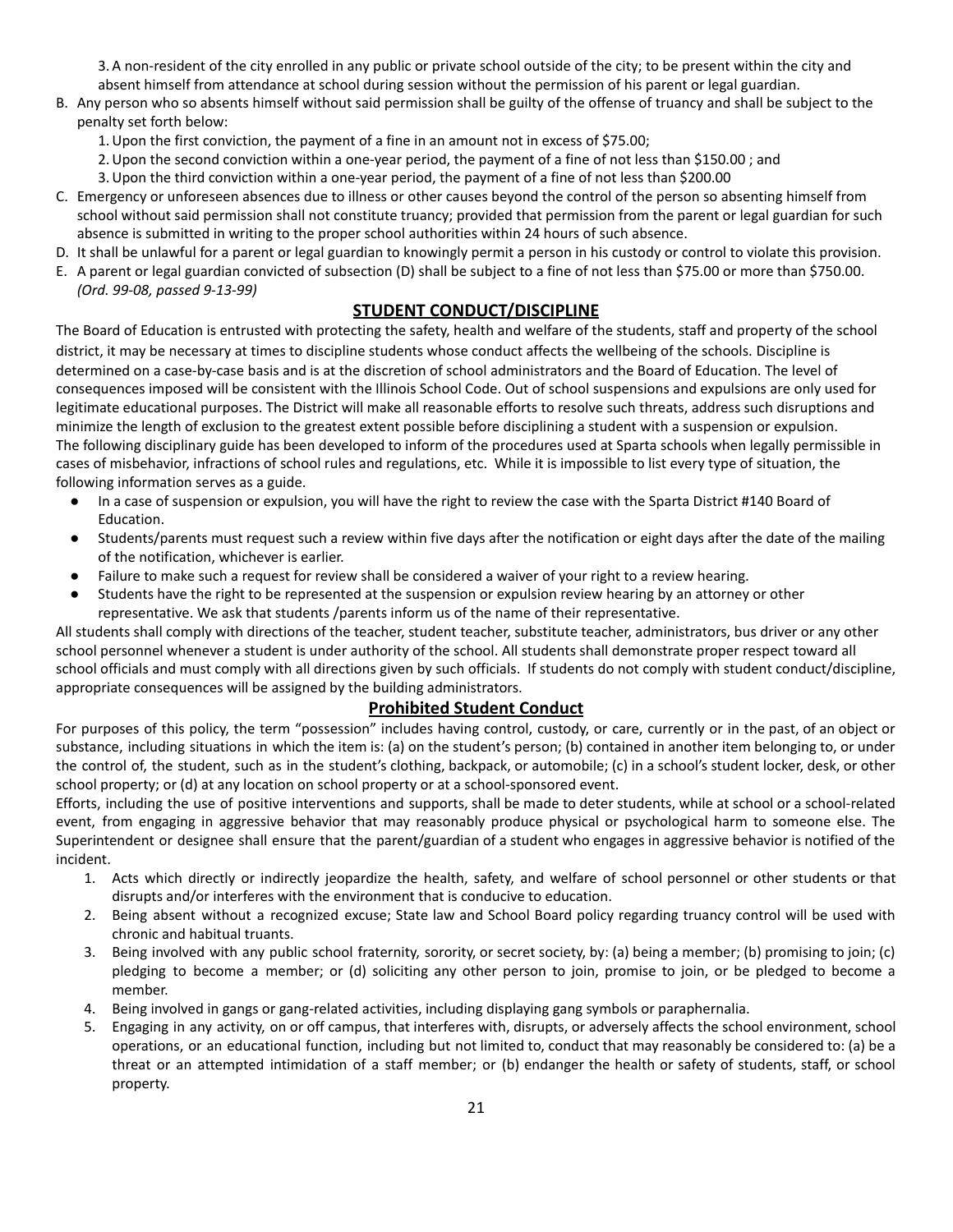- 6. Engaging in any sexual activity, including without limitation, offensive touching, sexual harassment, indecent exposure (including mooning), and sexual assault. This does not include the non-disruptive: (a) expression of gender or sexual orientation or preference, or (b) display of affection during non-instructional time.
- 7. Engaging in disruptive behavior or conduct, including repeated use of profanity.
- 8. Entering school property or a school facility without proper authorization.
- 9. Extortion or forcing other students to give you items of value or money, unless both parties entered into the agreement freely and without presence of either an implied or expressed threat.
- 10. In the absence of a reasonable belief that an emergency exists, calling emergency responders (such as calling 911); signaling or setting off alarms or signals indicating the presence of an emergency; or indicating the presence of a bomb or explosive device on school grounds, school bus, or at any school activity.
- 11. Littering on school property, including on school busses.
- 12. Making an explicit threat on an Internet website against a school employee, a student, or any school-related personnel if the Internet website through which the threat was made is a site that was accessible within the school at the time the threat was made or was available to third parties who worked or studied within the school grounds at the time the threat was made, and the threat could be reasonably interpreted as threatening to the safety and security of the threatened individual because of his or her duties or employment status or status as a student inside the school.
- 13. Operating an unmanned aircraft system (UAS) or drone for any purpose on school grounds or at any school event unless granted permission by the Superintendent or designee.
- 14. Possession or use of any exploding, noise, smoke or stink device on school property.
- 15. Setting off, or any attempt to set off, explosive devices on school property.
- 16. Sexting (sending sexually explicit messages or photos electronically).
- 17. Starting to or attempting to start a fire on school property.
- 18. Teen dating violence, as described in Board policy 7:185, Teen Dating Violence Prohibited.
- 19. Using or possessing a laser pointer unless under a staff member's direct supervision and in the context of instruction.
- 20. Violating any criminal law, including but not limited to, assault, battery, arson, theft, gambling, eavesdropping, vandalism, and hazing.

#### **ACADEMIC DISHONESTY:**

Engaging in academic dishonesty, including cheating, intentionally plagiarizing, wrongfully giving or receiving help during an academic examination, altering report cards, and wrongfully obtaining test copies or scores. Plagiarism is to steal and pass off the ideas or words of another as one's own; to commit literary theft. (Webster's 9th New Collegiate Dictionary, 1991). Students shall not copy the words or ideas of another from any written material (books, magazines, computer internet, fellow or former students) and turn them in as their own. This includes computer translation programs or sites, as using these programs to complete a writing assignment in foreign language classes is strictly prohibited as well.

#### **CELL PHONES/ELECTRONIC DEVICES:**

Using or possessing an electronic paging device. Using a cellular telephone, video recording device, personal digital assistant (PDA), or other electronic device in any manner that disrupts the educational environment or violates the rights of others, including using the device to take photographs in locker rooms or bathrooms, cheat, or otherwise violate student conduct rules. Prohibited conduct specifically includes, without limitation, creating, sending, sharing, viewing, receiving, or possessing an indecent visual depiction of oneself or another person through the use of a computer, electronic communication device, or cellular phone.

SHS: Students may use their cell phones between classes and during lunch periods. During classes, all student cell phones must be kept in the pocket chart provided in each classroom. Students will place their cell phones in the pocket chart when they arrive to class and pick it up upon exiting. If a student's cell phone is taken by a teacher/staff member, an adult will have to pick up the cell phone in the office. In addition, the student will lose their cell phone privileges for the remainder of the day.

SLS/EAC: Students must place cellphones in backpacks upon entering the building, and cell phones must remain in backpacks in student lockers until the school day ends.

#### **DEFIANCE:**

Disobeying rules of student conduct or directives from staff members or school officials. Examples of disobeying staff directives include refusing a District staff member's request to stop, present school identification, or submit to a search.

#### **DESTRUCTION OF PROPERTY/THEFT:**

Causing or attempting to cause damage to, or stealing or attempting to steal, school property or another person's personal property. Vandalism is the willful destruction of property belonging to others. This also includes tampering with fire safety equipment, writing on desks or walls or tearing up seats, but not inclusive to this list. Accidental damages will not result in suspension if reported to the office immediately. Students will be charged for damages. Vandalism may result in suspension and/or referral to the police. Severity of the incident will determine punishment.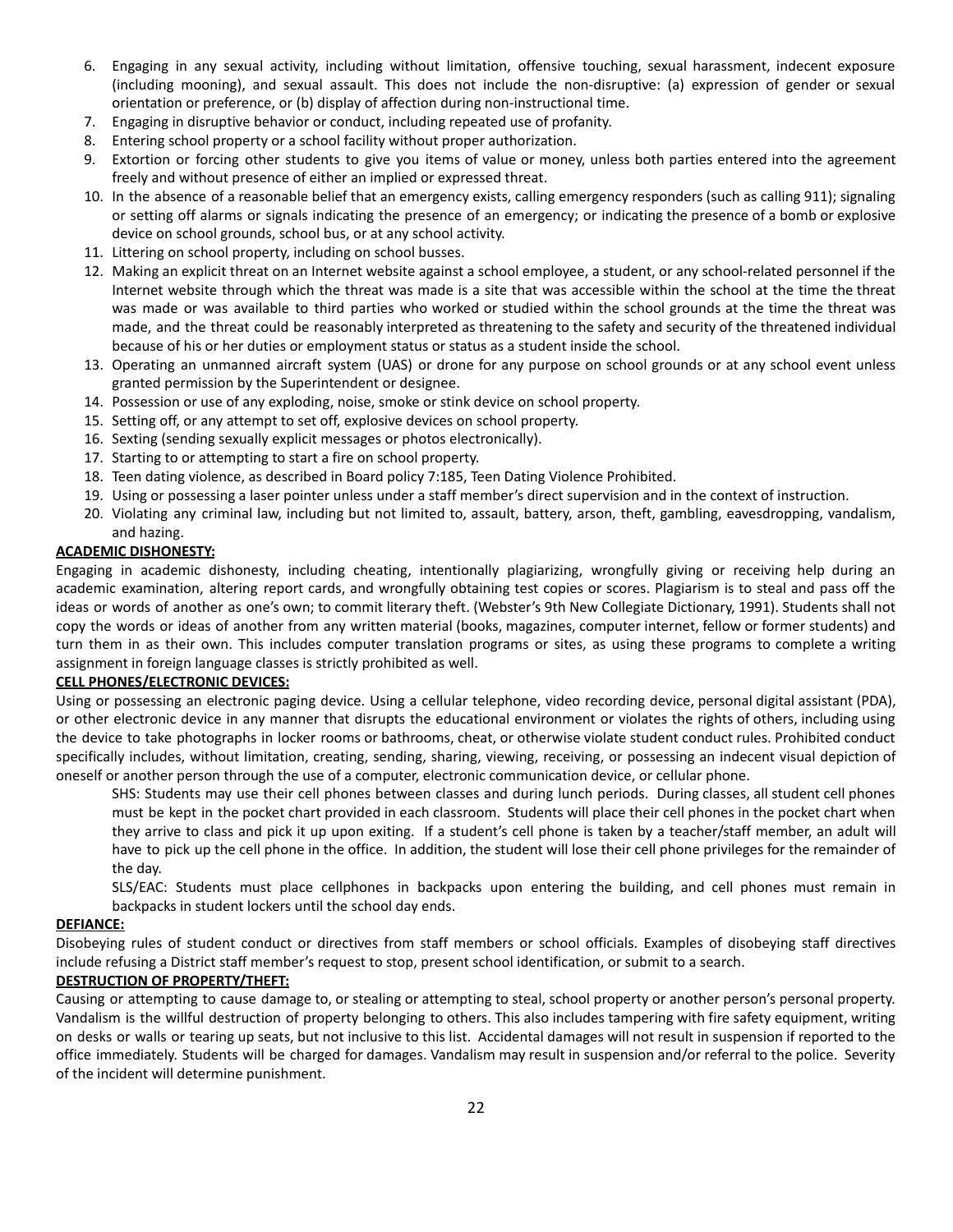#### **FOOD AND BEVERAGES**:

Students are only allowed to have food and beverage in the cafeteria and gymnasium (during sporting events). Students are not allowed to have food, beverages, gum, or candy. Students are allowed to carry clear containers for water. SHS: Vending machines are only open during lunch hours and before/after school. Students may not use the vending machines during class time.

#### **HAZING/BULLYING:**

Engaging in hazing or any kind of bullying or aggressive behavior that does physical or psychological harm to a staff person or another student, or urging other students to engage in such conduct. Prohibited conduct specifically includes, without limitation, any use of violence, intimidation, force, noise, coercion, threats, stalking, harassment, sexual harassment, public humiliation, theft or destruction of property, retaliation, hazing, bullying, bullying using a school computer or a school computer network, or other comparable conduct. *See also Harassment/Bullying/Intimidation policy.*

#### **IMPROPER DRESS:**

Any type of dress apparel or grooming habits that is disruptive, distracting or offensive. Apparel that universally offends a person's religious beliefs, race, ethnicity or sexual preference will not be permitted. Failure to follow the dress code will result in changing attire or serving alternative study. Examples of apparel not permitted include:

- A. Patches, pictures, and inscriptions on wearing apparel will not be permitted if they express or reflect vulgarity or obscenity; this also holds true for the location of the patch. Shirts that promote drugs, alcohol and tobacco products will not be permitted.
- B. Caps, hats, sunglasses, and other headwear including bandanas will not be worn in school unless part of an official school uniform or during special activities.
- C. **5th - 12th Grade** Pants/shorts/skirts must be worn around the waist. The length of the shorts, skirts, and holes in pants must be measured by the length of a credit card/school ID for the minimum inseam. No part of breasts, bottoms or bellies can be shown at any time. Midriffs and cut off shirts will not be permitted on girls or boys. Shirts must have sleeves. If shirts are "see through", there must be a full-coverage tank top or other shirt underneath. Principals will be the determinant of adherence to these guidelines.
- D. Spiked apparel and chains will not be allowed.
- E. Students must have gym shoes. Gym shoes are needed for the playground and gym.
- F. Backpacks, fanny packs, purses, and coats must be kept in lockers during the school day.
- G. Blankets are not permitted at school.

#### **MISUSE OF INTERNET:**

Misuse of Internet, including the school web page, for the purpose of viewing or downloading information for personal use, including but not limited to pornography, purchasing of products, hate group propaganda, social media, etc.

#### **Substances:**

#### **ALCOHOL:**

Using, possessing, distributing, purchasing, or selling alcoholic beverages. Students who are under the influence of an alcoholic beverage are not permitted to attend school or school functions and are treated as though they had alcohol in their possession.

#### **DRUGS/PARAPHERNALIA:**

Using, possessing, distributing, purchasing, selling, or offering for sale:

- a. Any illegal drug or controlled substance, or cannabis (including medical cannabis, marijuana, and hashish).
- b. Any anabolic steroid unless it is being administered in accordance with a physician or licensed practitioner's prescription.
- c. Any performance-enhancing substance on the Illinois High School Association's most current banned substance list unless administered in accordance with a physician or licensed practitioner's prescription.
- d. Any prescription drug when not prescribed for the student by a physician or licensed practitioner, or when used in a manner inconsistent with the prescription or prescribing physician or licensed practitioner's instructions. The use or possession of medical cannabis, even by a student for whom medical cannabis has been prescribed, is prohibited
- e. Any inhalant, regardless of whether it contains an illegal drug or controlled substance: (a)that a student believes is, or represents to be capable of, causing intoxication, hallucination, excitement, or dulling of the brain or nervous system; or (b) about which the student engaged in behavior that would lead a reasonable person to believe that the student intended the inhalant to cause intoxication, hallucination, excitement, or dulling of the brain or nervous system. The prohibition in this section does not apply to a student's use of asthma or other legally prescribed inhalant medications.
- f. Any substance inhaled, injected, smoked, consumed, or otherwise ingested or absorbed with the intention of causing a physiological or psychological change in the body, including without limitation, pure caffeine in tablet or powdered form.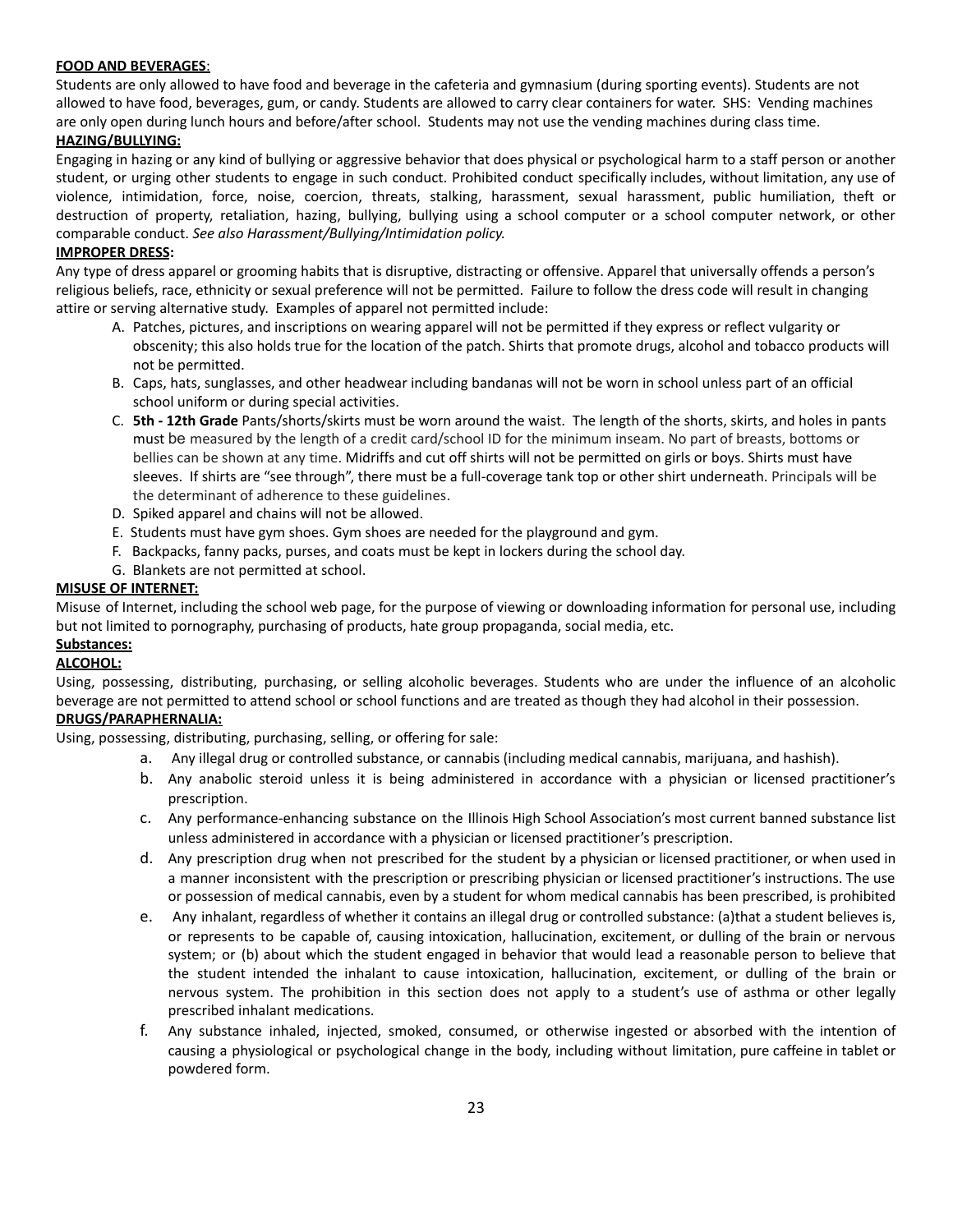- g. "Look-alike" or counterfeit drugs, including a substance that is not prohibited by this policy, but one: (a) that a student believes to be, or represents to be, an illegal drug, controlled substance, or other substance that is prohibited by this policy; or (b) about which a student engaged in behavior that would lead a reasonable person to believe that the student expressly or impliedly represented to be an illegal drug, controlled substance, or other substance that is prohibited by this policy.
- h. Drug paraphernalia, including devices that are or can be used to: (a) ingest, inhale, or inject cannabis or controlled substances into the body; and (b) grow, process, store, or conceal cannabis or controlled substances. Students who are under the influence of any prohibited substance are not permitted to attend school or school functions and are treated as though they had the prohibited substance, as applicable, in their possession.

#### **TOBACCO:**

Using, possessing, distributing, purchasing, or selling tobacco or nicotine materials, including without limitation, electronic cigarettes. **WEAPONS:**

Using, possessing, controlling, or transferring a "weapon" as that term is defined in the Weapons section of this policy, or violating the Weapons section of this policy.

Students shall not have in their possession, locker or backpack or make use of or threaten use of any dangerous weapons or items that resemble weapons. Weapons will be confiscated, and the student and any weapons will be turned over to the police.

A student who is determined to have brought one of the following objects to school, any school sponsored activity or event, or any activity or event that bears a reasonable relationship to school shall be expelled for a period of at least one calendar year but not more than 2 calendar years:

1. A firearm, meaning any gun, rifle, shotgun, or weapon as defined by Section 921 of Title 18 of the United States Code (18 U.S.C. § 921), firearm as defined in Section 1.1 of the Firearm Owners Identification Card Act (430 ILCS 65/), or firearm as defined in Section 24-1 of the Criminal Code of 1961 (720 ILCS 5/24-1).

2. A knife, brass knuckles, or other knuckle weapon regardless of its composition, a billy club, or any other object if used or attempted to be used to cause bodily harm, including "look alikes" of any firearm as defined above.

The expulsion requirement may be modified by the Superintendent, and the Superintendent's determination may be modified by the Board on a case-by case basis. The Superintendent or designee may grant an exception to this policy, upon the prior request of an adult supervisor, for students in theatre, cooking, ROTC, martial arts, and similar programs, whether or not school-sponsored, provided the item is not equipped, nor intended, to do bodily harm. This policy's prohibitions concerning weapons apply regardless of whether: (1) a student is licensed to carry a concealed firearm, or (2) the Board permits visitors, who are licensed to carry a concealed firearm, to store a firearm in a locked vehicle in a school parking area.

#### **LAST-DAY OFFENSES:**

Students violating the discipline code on the last day(s) of school will serve the appropriate consequences (time) in school after the school year is over. Grades will not be issued until students have completed serving their time**.**

#### **Disciplinary Actions (Not Inclusive)**

Illinois State law limits the number and duration of expulsions and out-of-school suspensions to the greatest extent practicable, and, where practicable and reasonable, school administration considers forms of non-exclusionary discipline before using out-of-school suspensions or expulsions.

School personnel shall not be permitted to advise or encourage students to dropout of school voluntarily due to behavioral or academic difficulties. The District does not allow for zero-tolerance discipline except as required by federal law or in the Illinois School Code. The District may notify juvenile authorities or other law enforcement whenever the conduct

involves criminal activity, such as, illegal drugs (controlled substances), "look-alikes," alcohol or weapons or in other circumstances as authorized by the reciprocal reporting agreement between the District and local law enforcement agencies.

One purpose of disciplinary consequences is to deter the student from continuing inappropriate behavior at school or school functions.

#### **LUNCH DETENTION (SLS/EAC):**

Students will eat lunch at an assigned table in the lunchroom and then sit out of recess.

#### **ALTERNATIVE LUNCH (SLS/EAC) LUNCH DETENTION (SHS):**

Required presence of a student to serve during student's assigned lunch period. Students are to bring study materials. Absence from assigned alternative lunch will result in an additional alternative lunch. Students who misbehave in alternative lunch will receive an additional alternative lunch.

#### **ALTERNATIVE STUDY:**

Alternative Study is the most restrictive form of in-school discipline. It is the temporary removal of a student from one or more classes for disciplinary reasons. The student's attendance at school is still required. Failure to serve the assigned alternative study the full day or misbehavior in alternative study may result in further discipline as determined by administrators on a case-by-case basis.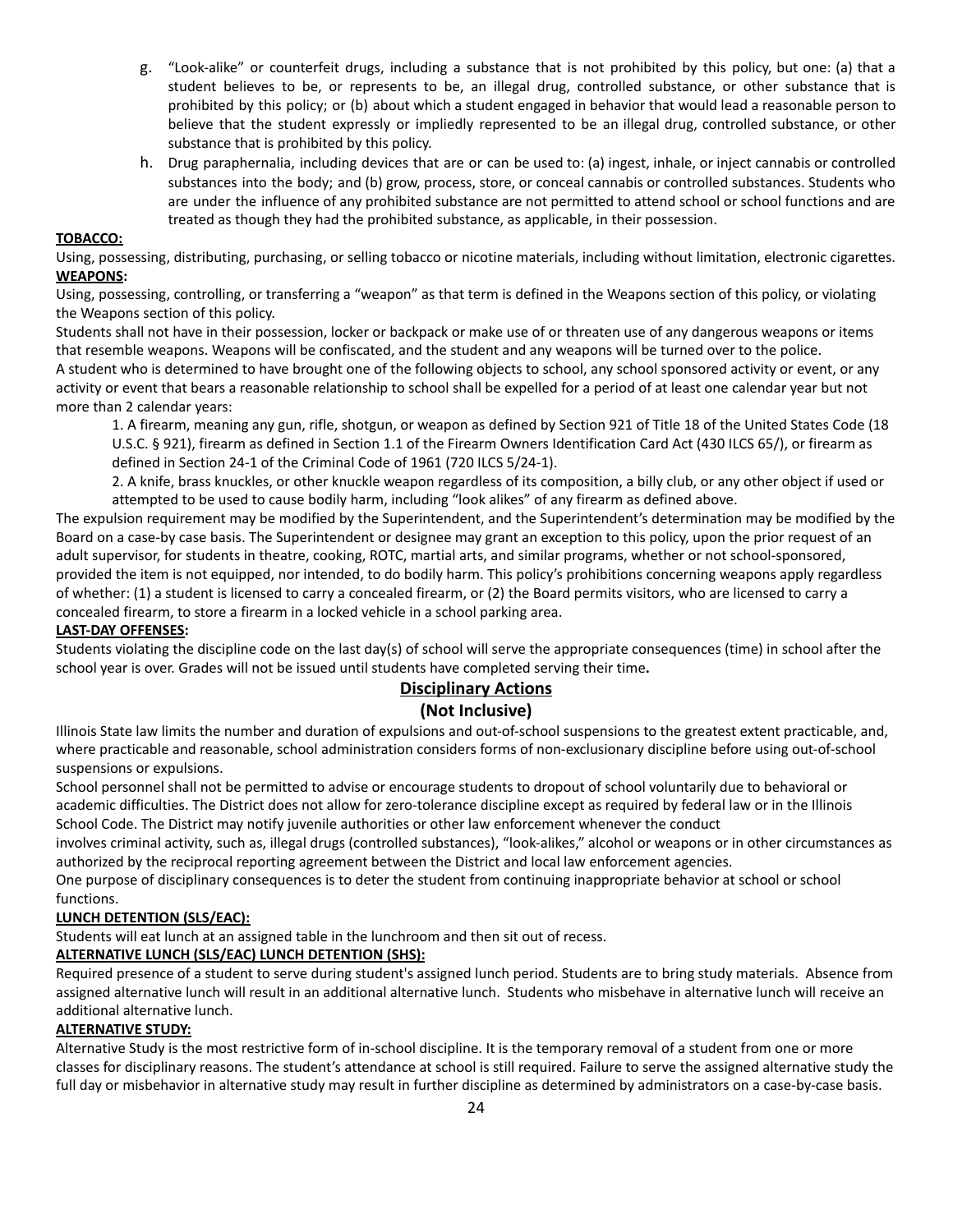**SUSPENSION:** Suspension is the most severe form of discipline except for expulsion. It is the temporary removal of a student from school property for disciplinary reasons not to exceed ten school attendance days. A student who has been suspended is prohibited from being on school/district grounds, at school-sponsored activities, or present at any function affiliated with the school district for the time span of the expulsion.

**Suspension Procedures-**Prior to suspension, a conference shall be held with the student to explain the charges. However, a pre-suspension conference is not required when the student's presence poses a continuing danger to persons or property or an ongoing threat of disruption to the educational process. In such cases, the notice and conference shall follow as soon as practicable. The student's parents should be notified via an attempted phone call. A written notice of the suspension shall state the reasons for the suspension, including any school rule that was violated, and a right to a suspension review. A copy of a notice shall be given to the Board of Education. Upon the parent's request, the Board of Education or appointed Hearing Officer shall conduct a review of the suspension. At the review, the student's parent(s) may appear, and may be represented by counsel, and discuss the suspension with the Board or Hearing Officer. After presentation of the evidence or receipt of the Hearing Officer's report, the Board shall take such action, as it finds appropriate.

**EXPULSION:** Expulsion means removal of a student from school for more than ten consecutive school days and possible placement in an alternative setting for up to two (2) school years. A student who has been expelled is prohibited from being on school/district grounds, at school-sponsored activities, or present at any function affiliated with the school district for the time span of the expulsion.

**Expulsion Procedures-** Before expulsion, the student and parent(s) must be provided written notice of the time, place, and purpose of a hearing by registered or certified mail requesting the appearance of the parent(s)/guardian(s). If requested, the student shall have a hearing, at the time and place designated in the notice, conducted by the Board or Board appointed Hearing Officer. The Hearing Officer shall report to the Board the evidence presented at the hearing and the Board shall take such final action as it finds appropriate. At the hearing, the student and his/her parent(s) may be represented by counsel, present witnesses, and other evidence and cross-examine the witnesses. At the expulsion hearing, the Board or Hearing Officer shall hear evidence of whether the student is guilty of the gross disobedience or misconduct as charged. After presentation of the evidence or receipt of the Hearing Officer's report, the Board shall decide the issue of guilt and take such action as it finds appropriate.

**RE-ENGAGEMENT/MAKEUP WORK** The building principal or designee shall meet with a student returning to school from an out-of-school suspension, expulsion or alternative school setting by means of a **formal conference with parent, teacher, and student to return to school**. Additional re-engagement services may be provided as deemed appropriate by school officials. The goal of this meeting shall be to support the student's ability to be successful in school following a period of exclusion. Students suspended from school will be allowed to make up their work according to the attendance policy. (For example: if a student is suspended one day, they will have one additional day to make up the work they missed).

#### **ADMINISTRATIVE RIGHTS**:

The administrators reserve the right to proceed to an appropriate measure of disciplinary action in order to preserve the learning climate and to insure the health, safety and welfare of the students and staff.

#### **Bus Transportation and Conduct**

Transportation: The district provides bus transportation to and from school for all students living 1.5 miles or more from the school. Parents must, at the beginning of the school year, select one bus stop at which a student is to be picked up, and one stop at which a student is to be dropped off. Students are not permitted to ride a bus other than the bus to which they are assigned. Exceptions must be approved in advance by the district superintendent. While students are on the bus, they are under the supervision of the bus driver. In most cases, bus discipline problems can be handled by the bus driver. Students are expected to follow all school rules while on the bus. In the interest of the student's safety and in compliance with State law, students are also expected to observe the following:

1. Dress properly for the weather. Make sure all drawstrings, ties, straps, etc. on all clothing, backpacks and other items, are shortened or removed to lessen the likelihood of them getting caught in bus doors, railings or aisles.

2. Arrive on time at the bus stop, and stay away from the street while waiting for the bus.

3. Stay away from the bus until it stops completely and the driver signals you to board. Enter in a single file without pushing. Always use the handrail.

4. Take a seat right away and remain seated facing forward. Keep your hands, arms, and head inside the bus.

5. Talk quietly on the bus. No shouting or creating loud noises that may distract the driver. Tablets, iPods®, iPads®,

smartphones, and other electronic devices must be silenced on the bus unless a student uses headphones.

6. Help keep the bus neat and clean. Keep belongings out of the aisle and away from emergency exits. Eating and drinking are not allowed on the bus.

7. Always listen to the driver's instructions. Be courteous to the driver and other students. Sit with your hands to yourself and avoid making noises that would distract the driver or bother other passengers. Remain seated, keeping your hands,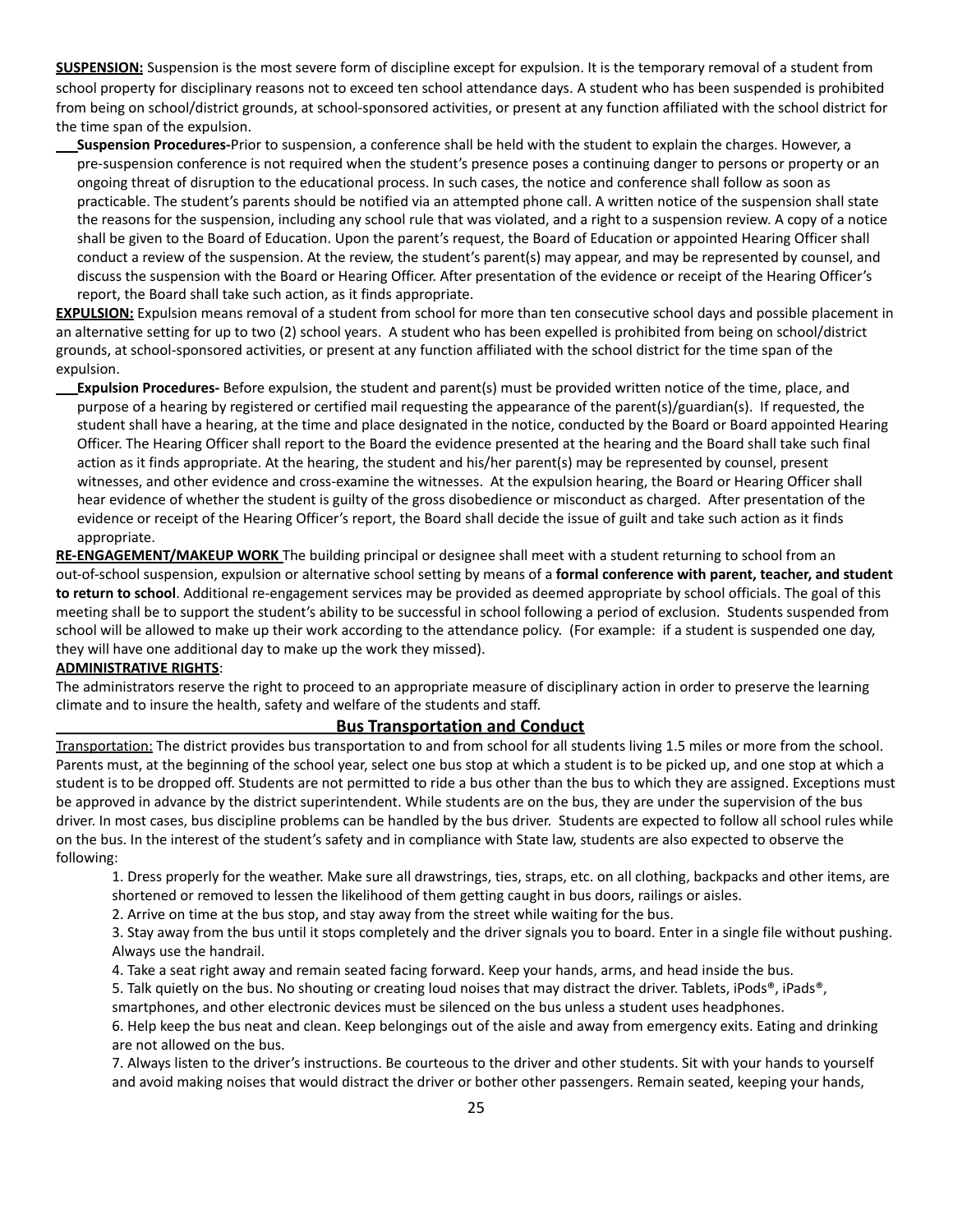arms, and head inside the bus at all times.

8. Wait until the bus pulls to a complete stop before standing up. Use the handrail when exiting the bus.

9. Stay out of the danger zone next to the bus where the driver may have difficulty seeing you. Take five giant steps away from the bus and out of the danger zone, until you can see the driver and the driver sees you. Never crawl under a bus. 10. If you must cross the street after you get off the bus, wait for the driver's signal and then cross in front of the bus. Cross the street only after checking both ways for traffic.

11. Never run back to the bus, even if you dropped or forgot something. Video and audio cameras may be active on busses to record student conduct and may be used for the purposes of investigation into misconduct or accidents on the bus. Conduct: Students are expected to follow all school rules when riding the school bus. A student may be suspended from riding the bus for up to 10 consecutive school days for engaging in gross disobedience or misconduct, including but not limited to, the following:

- 1. Violating any school rule or school district policy.
- 2. Willful injury or threat of injury to a bus driver or to another rider.
- 3. Willful and/or repeated defacement of the bus.
- 4. Repeated use of profanity.
- 5. Repeated willful disobedience of a directive from a bus driver or other supervisor.

6. Such other behavior as the building principal deems to threaten the safe operation of the bus and/or its occupants. If a student is suspended from riding the bus for gross disobedience or misconduct on a bus, the School Board may suspend the student from riding the school bus for a period in excess of 10 days for safety reasons.

A student suspended from riding the bus who does not have alternate transportation to school shall have the opportunity to complete or make up work for equivalent academic credit. It shall be the responsibility of the student's parent or guardian to notify the school that the student does not have alternate transportation.

Electronic visual and audio recordings may be used on school buses to monitor conduct and to promote and maintain a safe environment for students and employees when transportation is provided for any school related activity. Students are prohibited from tampering with electronic recording devices. Students who violate this policy shall be disciplined in accordance with the Board's discipline policy and shall reimburse the School District for any necessary repairs or replacement.

#### **Harassment/Bullying/Intimidation**

Bullying, intimidation, and harassment diminish a student's ability to learn and a school's ability to educate. Preventing students from engaging in these disruptive behaviors and providing all students equal access to a safe, non-hostile learning environment are important school goals.

*Bullying* on the basis of actual or perceived race, color, national origin, immigration status, military status, unfavorable discharge status from the military service, sex, sexual orientation, gender identity, gender-related identity or expression, ancestry, age, religion, physical or mental disability, order of protection status, status of being homeless, or actual or potential marital or parental status, including pregnancy, association with a person or group with one or more of the aforementioned actual or perceived characteristics, or any other distinguishing characteristic is prohibited in each of the following situations:

1. During any school-sponsored education program or activity.

2. While in school, on school property, on school buses or other school vehicles, at designated school bus stops waiting for the school bus, or at school-sponsored or school-sanctioned events or activities.

3. Through the transmission of information from a school computer, a school computer network, or other similar electronic school equipment.

4. Through the transmission of information from a computer that is accessed at a non school related location, activity, function, or program or from the use of technology or an electronic device that is not owned, leased, or used by the school

district or school if the bullying causes a substantial disruption to the educational process or orderly operation of a school. Bullying includes cyber-bullying (bullying through the use of technology or any electronic communication) and means any severe or pervasive physical or verbal act or conduct, including communications made in writing or electronically, directed toward a student or students that has or can be reasonably predicted to have the effect of one or more of the following:

1. Placing the student or students in reasonable fear of harm to the student's or students' person or property;

2. Causing a substantially detrimental effect on the student's or students' physical or mental health;

3. Substantially interfering with the student's or students' academic performance; or

4. Substantially interfering with the student's or students' ability to participate in or benefit from the services, activities, or privileges provided by a school.

*Cyber-bullying* means bullying through the use of technology or any electronic communication, including without limitation any transfer of signs, signals, writing, images, sounds, data, or intelligence of any nature transmitted in whole or in part by a wire, radio, electromagnetic system, photo-electronic system, or photo-optical system, including without limitation electronic mail, Internet communications, instant messages, or facsimile communications. Cyber-bullying includes the creation of any electronic presence (for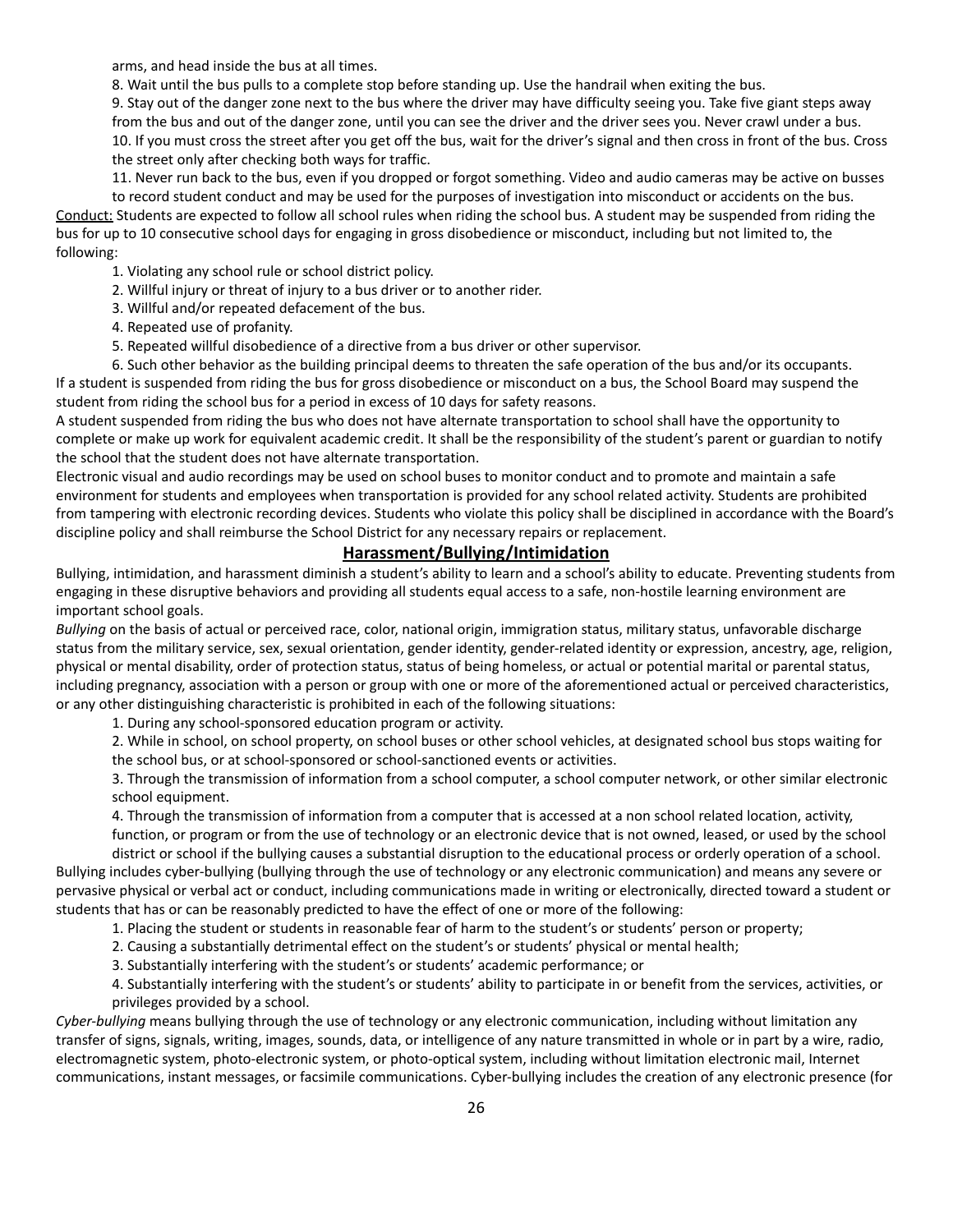example, webpage, weblog, social media profile, etc.) in which the creator assumes the identity of another person or the knowing impersonation of another person as the author of posted content or messages if the creation or impersonation creates any of the effects enumerated in the definition of bullying. Cyber-bullying also includes the distribution by electronic means of a communication or the posting of material on an electronic medium that may be accessed by one or more persons if the distribution or posting creates any of the effects enumerated in the definition of bullying. Examples of prohibited conduct include name-calling, using derogatory slurs, stalking, sexual violence, causing psychological harm, threatening or causing physical harm, threatened or actual destruction of property, or wearing or possessing items depicting or implying hatred or prejudice of one of the characteristics stated above. Students are encouraged to immediately report bullying. A report may be made orally or in writing to the district complaint manager or any staff member with whom the student is comfortable speaking. Anyone, including staff members and parents/guardians, who has information about actual or threatened bullying is encouraged to report it to the district complaint manager or any staff member. Anonymous reports are also accepted by phone call or in writing.

A reprisal or retaliation against any person who reports an act of bullying is prohibited. A student's act of reprisal or retaliation will be treated as bullying for purposes of determining any consequences or other appropriate remedial actions. A student will not be punished for reporting bullying or supplying information, even if the school's investigation concludes that no bullying occurred. However, knowingly making a false accusation or providing knowingly false information will be treated as bullying for purposes of determining any consequences or other appropriate remedial actions. A report of bullying and/or harassment under either the Prevention of and Response to Bullying, Intimidation and Harassment Policy (7:180) or the Uniform Grievance Procedure (2:260) that is based on race, color, national origin, sex, disability or age shall be processed and reviewed under the requirements of both the Prevention of and Response to Bullying, Intimidation, and Harassment Policy (7:180) and the Uniform Grievance Procedures (2:260). These policies are available at the district website.

A disciplinary conference with parent, teacher, and administrator will be required prior to student's return to school.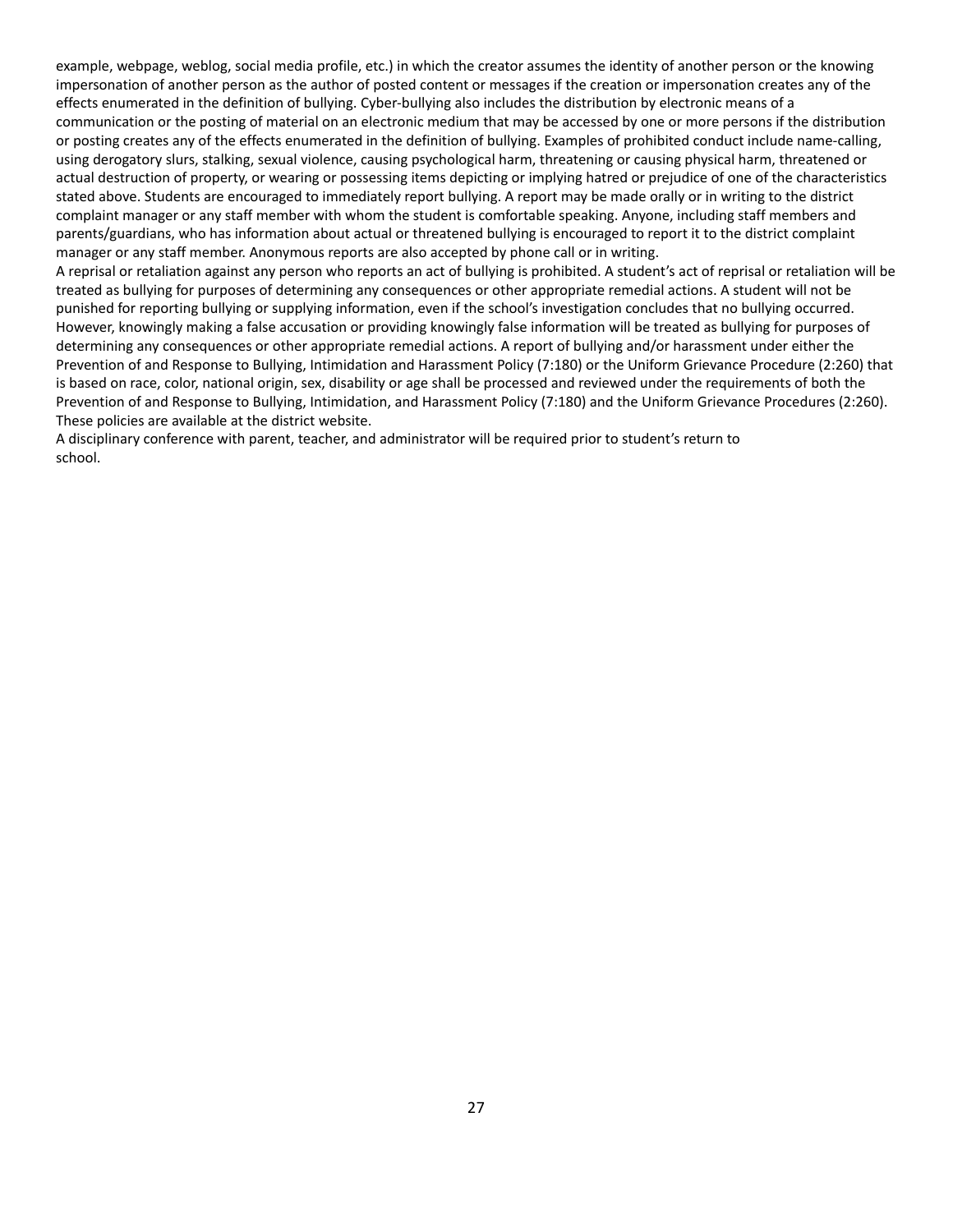### Appendix A Communication Protocol

In efforts to create fluidity and transparency in regards to communication amongst all stakeholders, this protocol must be followed when expressing concerns or seeking clarification. All information pertaining to individuals must be communicated to all involved parties.